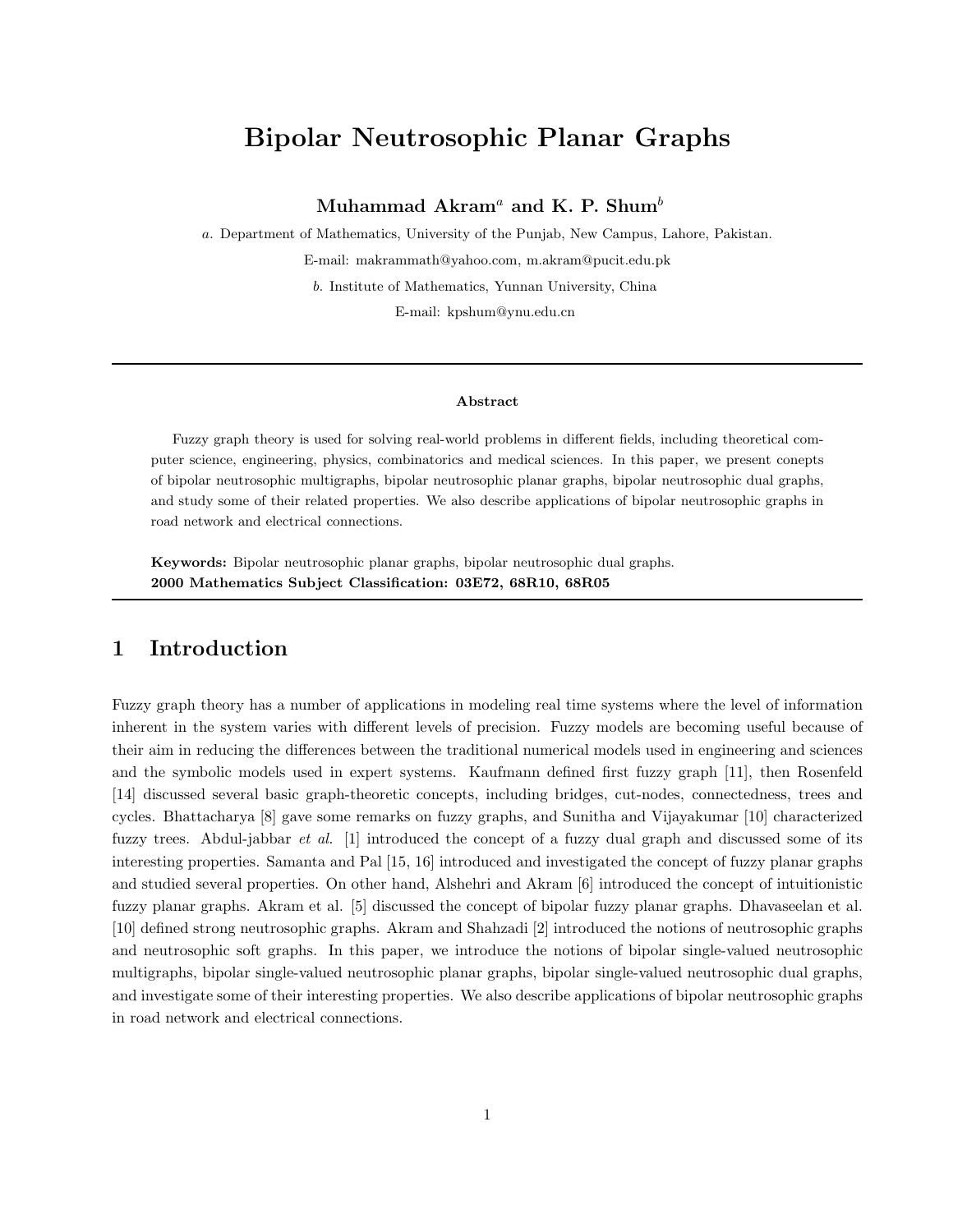### 2 Bipolar neutrosophic planar graphs

Smarandache [13] introduced neutrosophic sets as a generalization of fuzzy sets and intuitionistic fuzzy sets.

**Definition 2.1.** [13] A neutrosophic set C on a non-empty set X is characterized by a truth membership function  $T_C : X \to [0, 1]$ , indeterminacy membership function  $I_C : X \to [0, 1]$  and a falsity membership function  $F_C: X \to [0,1]$ . There is no restriction on the sum of  $T_C(x)$ ,  $I_C(x)$  and  $F_C(x)$  for all  $x \in X$ .

Deli et al. [9] defined bipolar neutrosophic (BN) sets a generalization of bipolar fuzzy sets.

**Definition 2.2.** [9] A BN set on a nonempty set X is an object of the form

$$
C = \{ (y, T_C^P(x), I_C^P(x), F_C^P(x), T_C^N(x), I_C^N(x), F_C^N(x)) : y \in X \}
$$

where,  $T_C^P, I_C^P, F_C^P: Y \to [0,1]$  and  $T_C^N, I_C^N, F_C^N: Y \to [-1,0]$ . The positive values  $T_C^P(x), I_C^P(x), F_C^P(x)$ denote respectively the truth, indeterminacy and false membership degrees of an element  $y \in Y$  whereas  $T_C^N(x)$ ,  $I_C^N(x)$ ,  $F_C^N(x)$  denote the implicit counter property of the truth, indeterminacy and false membership degrees of the element  $y \in X$  corresponding to the bipolar neutrosophic set C.

We define BN multisets based on the concept of Ye and Ye [17].

**Definition 2.3.** Let X be a nonempty set with generic elements in X denoted by x. A BN multiset C drawn from X is characterized by the three positive functions: count truth-membership of  $CT_C^P$ , count indeterminacymembership of  $CI_C^P$ , and count falsity-membership of  $CF_C^P$  such that  $CT_C^P(x)$ :  $X \to R^+$ ,  $CI_C^P(x)$ :  $X \to R^+$ ,  $CF_C^P(x) : X \to R^+$  for  $x \in X$ , where  $R^+$  is the set of all real number multisets in the real unit interval [0, 1], and three negative functions: count truth-membership of  $CT_C^N$ , count indeterminacy-membership of  $CI_C^N$ , and count falsity-membership of  $CF_C^N$  such that  $CT_C^N(x) : X \to R^-$ ,  $CI_C^N(x) : X \to R^-$ ,  $CF_C^N(x) : X \to R^-$  for  $x \in X$ , where  $R^-$  is the set of all real number multisets in the real unit interval  $[-1, 0]$ . Then, a bipolar single valued neutrosophic multiset A is denoted by

 $A = \{ \langle x, ((T^1)_{C}^P(x), (T^2)_{C}^P(x), \dots, (T^q)_{C}^P(x)), ((I^1)_{C}^P(x), (I^2)_{C}^P(x), \dots, (I^q)_{C}^P(x)), ((F^1)_{C}^P(x), (F^2)_{C}^P(x), \dots, (F^q)_{C}^P(x) \rangle,$  $(T^{1})_{C}^{N}(x), (T^{2})_{C}^{N}(x), \ldots, (T^{q})_{C}^{N}(x)), ((I^{1})_{C}^{N}(x), (I^{2})_{C}^{N}(x), \ldots, (I^{q})_{C}^{N}(x)), ((F^{1})_{C}^{N}(x), (F^{2})_{C}^{N}(x), \ldots, (F^{q})_{C}^{N}(x))\rangle | x \in$  $X$ , where the positive truth, indeterminacy and falsity-membership sequences

 $((T^1)_{C}^P(x), (T^2)_{C}^P(x), \ldots, (T^q)_{C}^P(x)), ((I^1)_{C}^P(x), (I^2)_{C}^P(x), \ldots, (I^q)_{C}^P(x)), ((F^1)_{C}^P(x), (F^2)_{C}^P(x), \ldots, (F^q)_{C}^P(x))$ may be in decreasing or increasing order, and sum of  $(T_C^i)^P(x)$ ,  $(I^i)^P_C(x)$ ,  $(F^i)^P_C(x) \in [0,1]$  satisfies the condition  $0 \leq \sup(T^i)_{C}^P(x) + \sup(T^i)_{C}^P(x) + \sup(F^i)_{C}^P(x) \leq 3$  for  $x \in X$  and  $i = 1, 2, ..., q$ , the negative truth, indeterminacy and falsity-membership sequences

 $((T^1)_{C}^P(x), (T^2)_{C}^P(x), \ldots, (T^q)_{C}^P(x)), ((I^1)_{C}^N(x), (I^2)_{C}^N(x), \ldots, (I^q)_{C}^N(x)), ((F^1)_{C}^N(x), (F^2)_{C}^N(x), \ldots, (F^q)_{C}^N(x))$  may be in decreasing or increasing order, and sum of  $(T_C^i)^N(x)$ ,  $(I^i)_C^N(x)$ ,  $(F^i)_C^N(x) \in [-1,0]$  satisfies the condition  $-3 \leq \inf(T^i)_{C}^N(x) + \inf(T^i)_{C}^N(x) + \inf(F^i)_{C}^N(x) \leq 0$  for  $x \in X$  and  $i = 1, 2, ..., q$ . For convenience, a BN multiset C can be denoted by the simplified form:

$$
C = \{ \langle x, (T) \rangle_C^P(x)_i, (I) \rangle_C^P(x)_i, (F) \rangle_C^P(x)_i, (T) \rangle_C^N(x)_i, (I) \rangle_C^N(x)_i, (F) \rangle_C^N(x)_i \} | x \in X, i = 1, 2, \dots, q \}.
$$

We now define the concept of bipolar neutrosophic graphs.

**Definition 2.4.** A bipolar neutrosophic graph on a nonempty set X is a pair  $G = (C, D)$ , where C is a bipolar neutrosophic set on  $X$  and  $D$  is a bipolar neutrosophic relation in  $X$  such that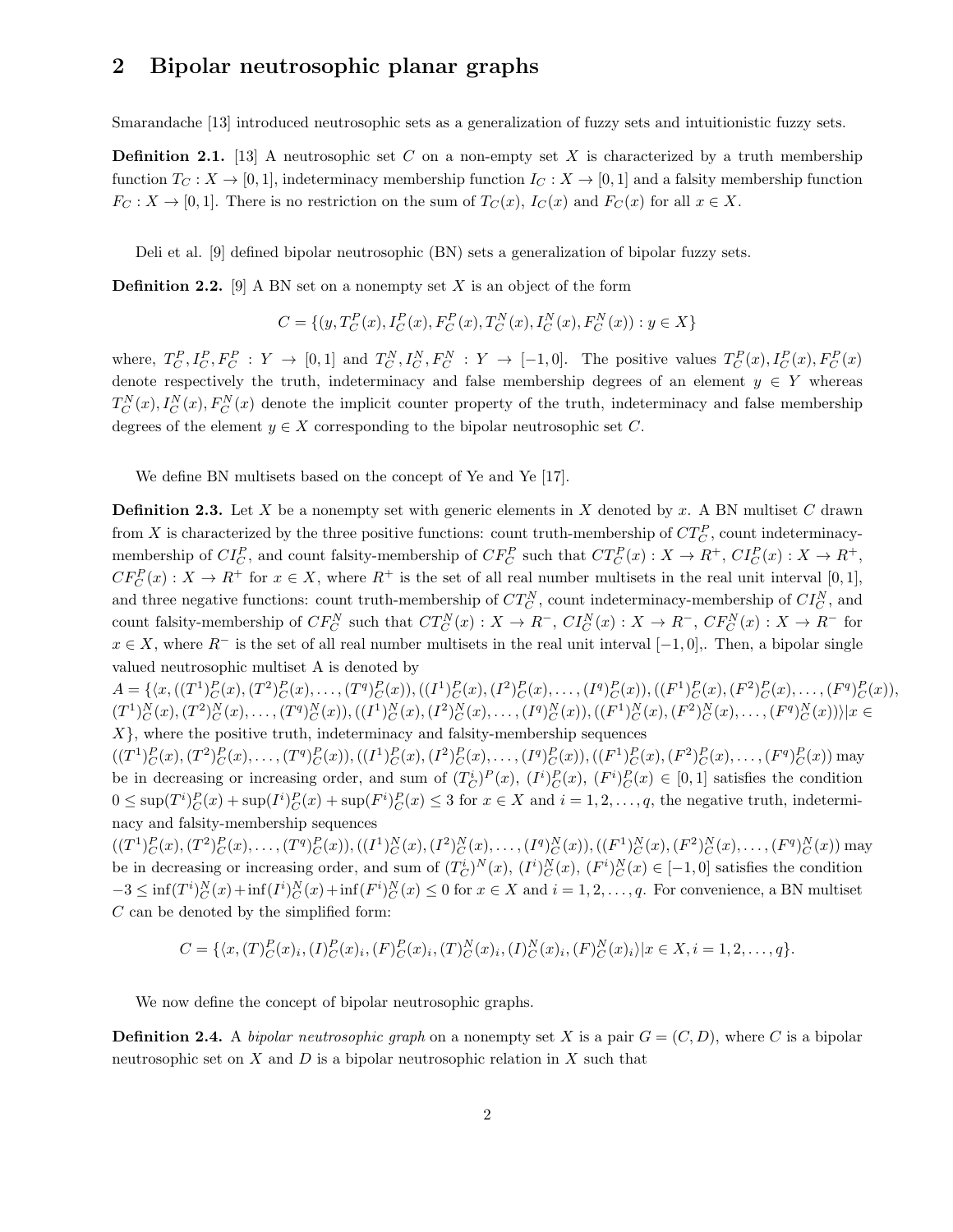- (a)  $T_D^P(yz) \le \min(T_C^P(y), T_C^P(z)),$
- (b)  $I_D^P(yz) \le \min(I_C^P(y), I_C^P(z)),$
- (c)  $F_D^P(yz) \le \max(F_C^P(y), F_C^P(z)),$
- (d)  $T_D^N(yz) \ge \max(T_C^N(y), T_C^N(z)),$
- (e)  $I_D^N(yz) \ge \max(I_C^N(y), I_C^N(z)),$
- (f)  $F_D^N(yz) \ge \min(F_C^N(y), F_C^N(z))$

for all  $y, z \in X$ . Note that D is called a BN relation on C.

**Example 2.5.** Consider a bipolar neutrosophic graph  $G = (C, D)$  on  $X = \{x, y, z\}$  as shown in Fig. 2.1.



Figure 2.1: Bipolar neutrosophic graph

**Definition 2.6.** Let  $C = (T_C^P, I_C^P, F_C^P, T_C^N, I_C^N, F_C^N)$  be a BN set on V and let  $D = \{(xy, T_D^P(xy)_i, I_D^P(xy)_i, F_D^P(xy)_i, T_D^N(xy)_i, I_D^N(xy)_i, F_D^N(xy)_i), i = 1, 2, ..., m|xy \in V \times V\}$  be a BN multiset of  $V \times V$  such that

- (g)  $T_D^P(xy)_i \leq \min\{T_C^P(x), T_C^P(y)\},\$
- (h)  $T_D^N(xy)_i \ge \max\{T_C^N(x), T_C^N(y)\},\$
- (i)  $I_D^P(xy)_i \leq \min\{I_C^P(x), I_C^P(y)\},\$
- (j)  $I_D^N(xy)_i \ge \max\{I_C^N(x), I_C^N(y)\},\$
- (k)  $F_D^P(xy)_i \le \max\{F_C^P(x), F_C^P(y)\},\$
- (1)  $F_D^N(xy)_i \ge \min\{F_C^N(x), F_C^N(y)\}$

for all  $i = 1, 2, \ldots, m$ . Then  $G = (C, D)$  is called a BN multigraph.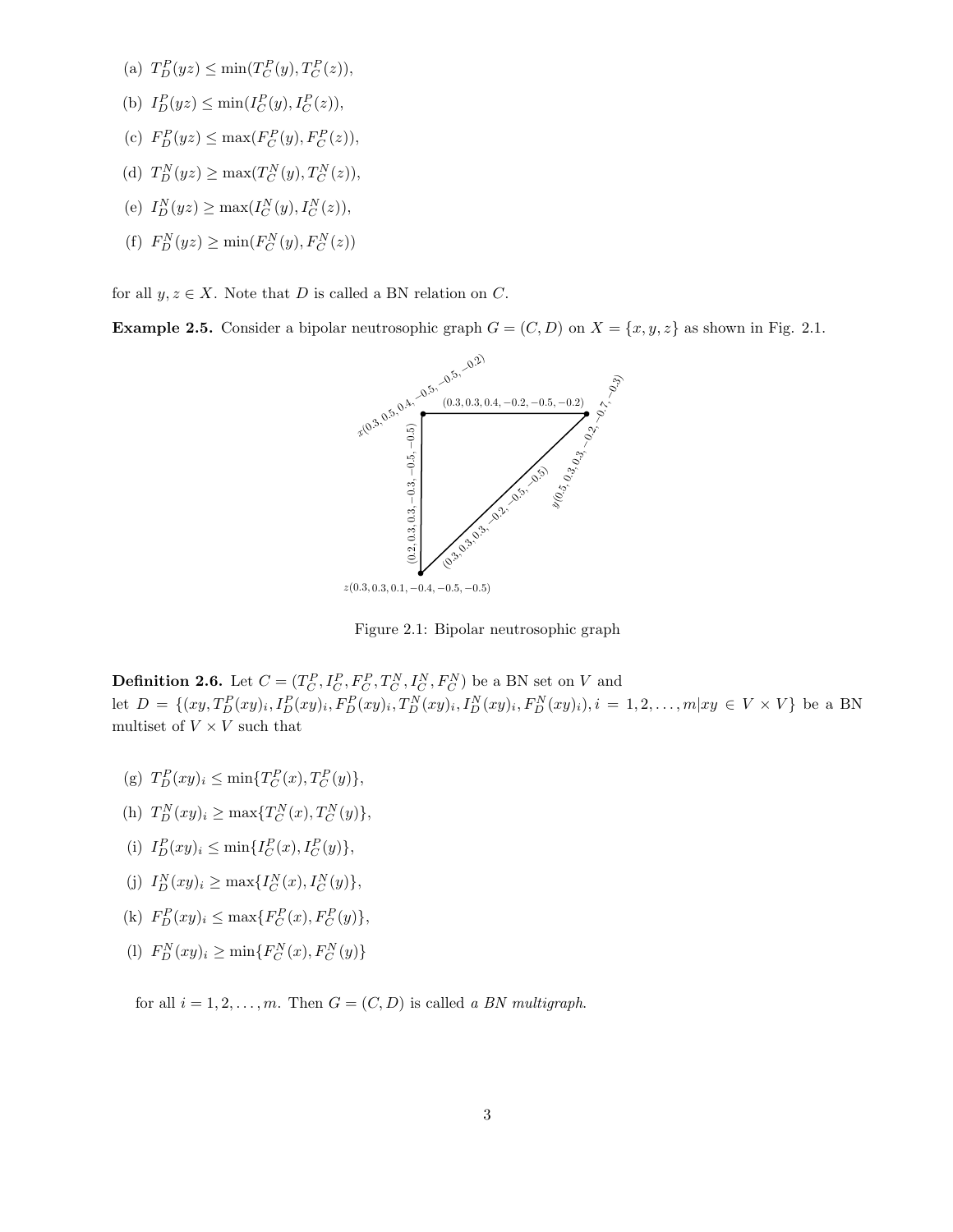There may be more than one edge between the vertices x and y. The positive values  $T_D^P(xy)_i$ ,  $I_D^P(xy)_i$ ,  $F_D^P(xy)_i$ represent truth, indeterminacy and falsity of the edge  $xy$  in G, whereas the negative values  $T_D^N(xy)_i$ ,  $I_D^N(xy)_i$ ,  $F_D^N(xy)_i$  represent the implicit counter property of the truth, indeterminacy and false membership degrees of the edge  $xy$  in G. m denotes the number of edges between the vertices. In BN multigraph  $G, D$  is said to be BN multiedge set.

**Example 2.7.** Let  $G^* = (V, E)$ , where  $V = \{a, b, c, d\}$ ,  $E = \{ab, ab, ab, bc, bd\}$ . Let  $C = (T_C^P, I_C^P, F_C^P, T_C^N, I_C^N, F_C^N)$ be a BN set on V and  $D = (T_D^P, I_D^P, F_D^P, T_D^N, I_D^N, F_D^N)$  be a BN multiedge set on  $E \subseteq V \times V$  defined in Table 1 and Table 2.

| $\mathcal C$ |                |          |        |                |        |
|--------------|----------------|----------|--------|----------------|--------|
|              | $\overline{C}$ | $\alpha$ | h      | $\overline{c}$ | d.     |
|              | $T_C^P$        | 0.5      | 0.4    | 0.5            | 0.4    |
|              | $I_C^P$        | 0.3      | 0.2    | 0.4            | 0.3    |
|              | $F_C^P$        | 0.3      | 0.4    | 0.3            | 0.4    |
|              | $T_C^N$        | $-0.5$   | $-0.4$ | $-0.5$         | $-0.4$ |
|              | $I_C^N$        | $-0.3$   | $-0.2$ | $-0.4$         | $-0.3$ |
|              | $F_C^N$        | $-0.3$   | $-0.4$ | $-0.3$         | (0.4)  |

Table 1: Single-valued neutrosophic set

|         |               | Table 2: BN multiedge set $D$ |        |         |        |
|---------|---------------|-------------------------------|--------|---------|--------|
| D       | ab            | ab                            | ab     | $_{bc}$ | bd     |
| $T_D^P$ | 0.2           | 0.1                           | 0.2    | 0.3     | 0.1    |
| $I_D^P$ | 0.2           | 0.1                           | 0.2    | 0.1     | 0.2    |
| $F_D^P$ | 0.2           | $\theta$                      | 0.2    | 0.3     | 0.2    |
| $T_D^N$ | $^{\rm -0.2}$ | $-0.1$                        | $-0.2$ | $-0.3$  | $-0.1$ |
| $I_D^N$ | $-0.2$        | $-0.1$                        | $-0.2$ | $-0.1$  | $-0.2$ |
|         |               | $-0$                          | $-0.2$ | $-0.3$  | $-0.2$ |

By direct calculations, we see from Fig. 2.2 that it is a BN multigraph.



Figure 2.2: Neutrosophic multigraph

**Definition 2.8.** Let  $D = \{(xy, T_D^P(xy)_i, I_D^P(xy)_i, F_D^P(xy)_i, T_D^N(xy)_i, I_D^N(xy)_i, F_D^N(xy)_i), i = 1, 2, ..., m|xy \in$  $V \times V$  be a BN multiedge set in BN multigraph G. The degree of a vertex  $x \in V$ , denoted by deg(x), is defined by

$$
\deg(x) = \left(\sum_{i=1}^{m} T_D^P(xy)_i, \sum_{i=1}^{m} I_D^P(xy)_i, \sum_{i=1}^{m} F_D^P(xy)_i, \sum_{i=1}^{m} T_D^N(xy)_i, \sum_{i=1}^{m} I_D^N(xy)_i, \sum_{i=1}^{m} F_D^N(xy)_i\right).
$$

**Example 2.9.** In Example 2.7, the degree of vertices  $a, b, c, d$  are  $deg(a) = (0.5, 0.5, 0.4, -0.5, -0.5, -0.4)$ ,  $deg(b) = (0.9, 0.8, 0.9, -0.9, -0.8, -0.9), deg(c) = (0.3, 0.1, 0.3, -0.3, -0.1, -0.3)$  and  $deg(d) = (0.1, 0.2, 0.2, -0.1, -0.2, -0.2).$ 

**Definition 2.10.** Let  $D = \{(xy, T_D^P(xy)_i, I_D^P(xy)_i, F_D^P(xy)_i, T_D^N(xy)_i, I_D^N(xy)_i, F_D^N(xy)_i), i = 1, 2, ..., m|xy \in$  $V \times V$ } be a BN multiedge set in BN multigraph G. A multiedge xy of G is strong if the following conditions are satisfied: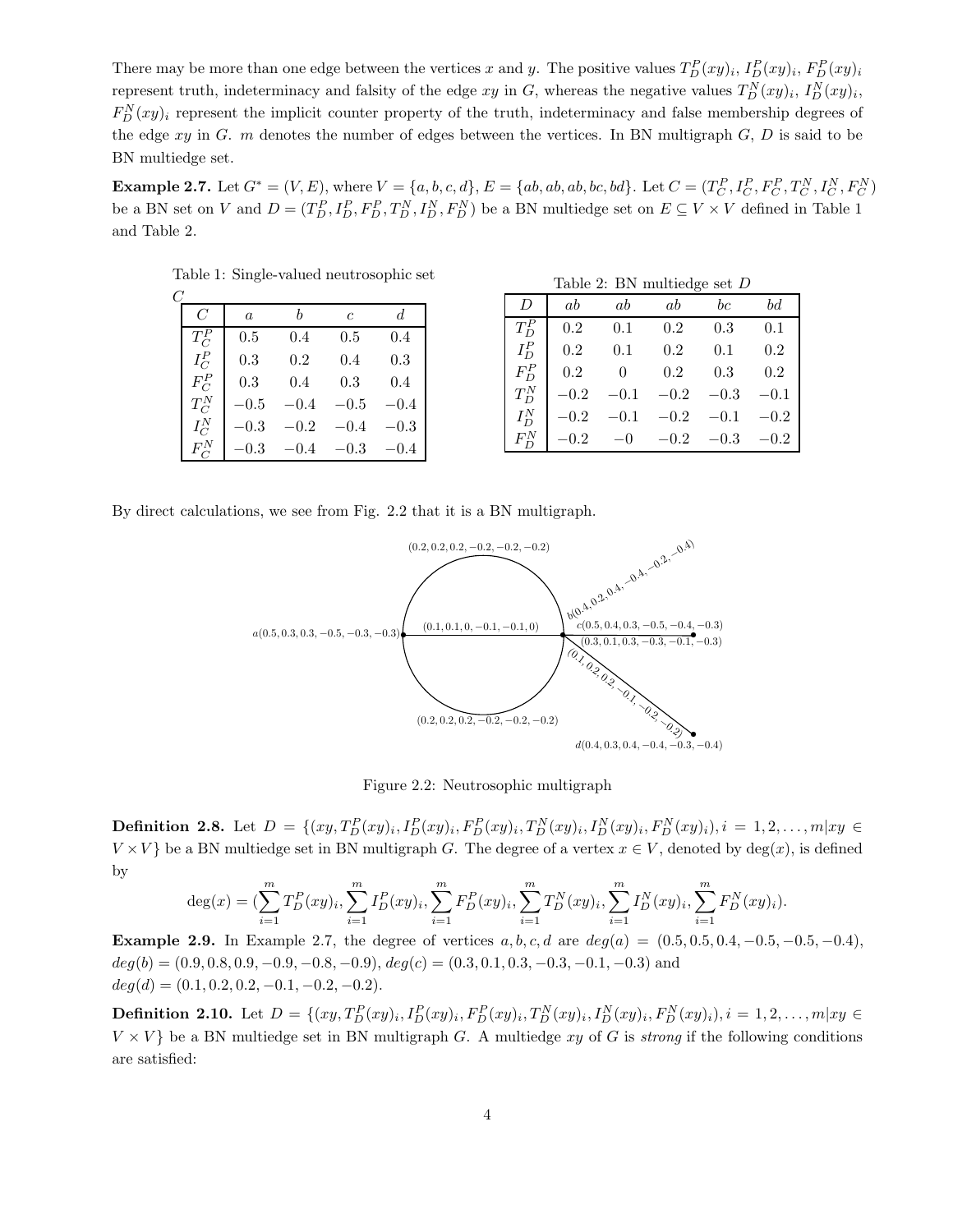- (m)  $\frac{1}{2} \min\{T_C^P(x), T_C^P(y)\} \leq T_D^P(xy)_i,$
- (n)  $\frac{1}{2} \max \{ T_C^N(x), T_C^N(y) \} \ge T_D^N(xy)_i,$
- (o)  $\frac{1}{2} \min\{I_C^P(x), I_C^P(y)\} \leq I_D^P(xy)_i,$
- (p)  $\frac{1}{2} \max\{I_C^N(x), I_C^N(y)\} \ge I_D^N(xy)_i,$
- (q)  $\frac{1}{2} \max \{ F_C^P(x), F_C^P(y) \} \ge F_D^P(xy)_i,$
- (r)  $\frac{1}{2} \min\{F_C^N(x), F_C^N(y)\} \leq F_D^N(xy)_i$

for all  $i = 1, 2, \ldots, m$ .

**Definition 2.11.** Let  $D = \{(xy, T_D^P(xy)_i, I_D^P(xy)_i, F_D^P(xy)_i, T_D^N(xy)_i, I_D^N(xy)_i, F_D^N(xy)_i), i = 1, 2, ..., m|xy \in$  $V \times V$  be a BN multiedge set in BN multigraph G. A BN multigraph G is *complete* if the following conditions are satisfied:

- (s)  $\min\{T_C^P(x), T_C^P(y)\} = T_D^P(xy)_i,$
- (t)  $\max\{T_C^N(x), T_C^N(y)\} = T_D^N(xy)_i,$
- (u)  $\min\{I_C^P(x), I_C^P(y)\} = I_D^P(xy)_i,$
- (v)  $\max\{I_C^N(x), I_C^N(y)\} = I_D^N(xy)_i,$
- (w)  $\max\{F_C^P(x), F_C^P(y)\} = F_D^P(xy)_i$
- (x)  $\min\{F_C^N(x), F_C^N(y)\} = F_D^N(xy)_i$

for all  $i = 1, 2, \ldots, m$  and for all  $x, y \in V$ .

**Example 2.12.** Consider a BN multigraph  $G$  as shown in Fig. 2.3. By routine calculations, it is easy to see that Fig. 2.3 is a BN complete multigraph.



Figure 2.3: Bipolar neutrosophic complete multigraph.

Suppose that geometric insight for BN graphs has only one crossing between single valued neutrosophic edges  $(ab, T_D^P(ab)_i, I_D^P(ab)_i, F_D^P(ab)_i, T_D^N(ab)_i, I_D^N(ab)_i, F_D^N(ab)_i)$  and  $(cd, T_D^P(cd)_i, I_D^P(cd)_i, F_D^P(cd)_i, T_D^N(cd)_i, I_D^N(cd)_i, F_D^N(cd)_i$ . We note that: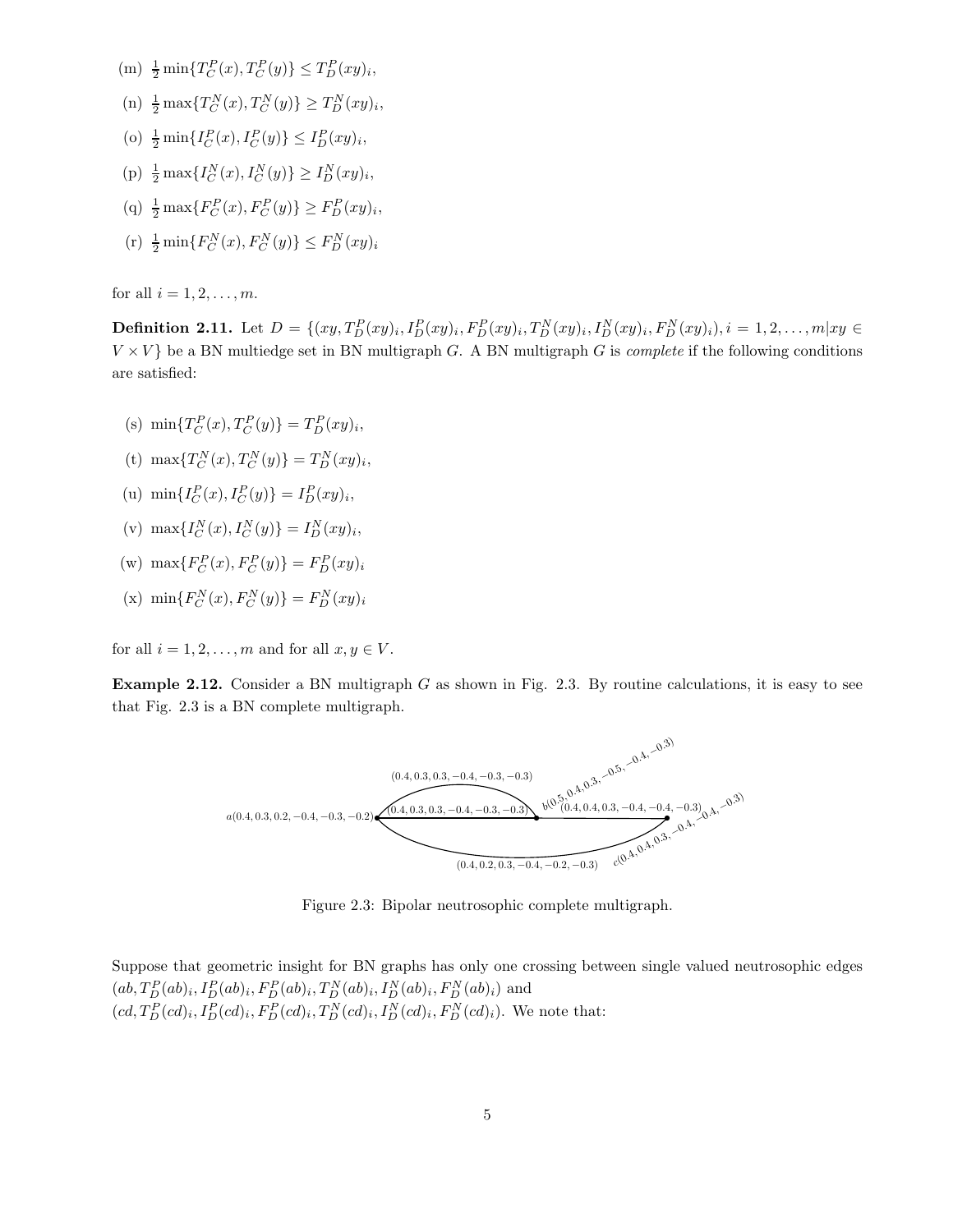- If  $(ab, T_D^P(ab)_i, I_D^P(ab)_i, F_D^P(ab)_i, T_D^N(ab)_i, I_D^N(ab)_i, F_D^N(ab)_i) = (1, 1, 1, -1, -1, -1)$  and  $(cd, T_D^P(cd)_i, T_D^P(ab)_i,$  $F_D^P(cd)_i, T_D^N(cd)_i, I_D^N(cd)_i, F_D^N(cd)_i) = (0, 0, 0, 0, 0, 0)$  or  $(ab, T_D^P(ab)_i, I_D^P(ab)_i, F_D^P(ab)_i, T_D^N(ab)_i, I_D^N(ab)_i,$  $F_D^N(ab)_i = (0, 0, 0, 0, 0, 0), (cd, T_D^P(cd)_i, F_D^P(cd)_i, F_D^N(cd)_i, T_D^N(cd)_i, F_D^N(cd)_i, F_D^N(cd)_i = (1, 1, 1, -1, -1, -1),$ then BN graph has no crossing,
- If  $(ab, T_D^P(ab)_i, I_D^P(ab)_i, F_D^P(ab)_i, T_D^N(ab)_i, I_D^N(ab)_i, F_D^N(ab)_i) = (1, 1, 1, -1, -1, -1)$  and  $(cd, T_D^P(cd)_i, I_D^P(cd)_i, F_D^P(cd)_i, T_D^N(cd)_i, I_D^N(cd)_i, F_D^N(cd)_i) = (1, 1, 1, -1, -1, -1)$ , then there exists a crossing for the representation of the graph.

**Definition 2.13.** The *strength of the BN edge ab* can be measured by the value

 $S_{ab} = ((S_{T^P})_{ab}, (S_{I^P})_{ab}, (S_{F^P})_{ab}, (S_{T^N})_{ab}, (S_{I^N})_{ab}, (S_{F^N})_{ab})$  $=\big(\frac{T_D^P(ab)_i}{\min(T_C^P(a),T_C^P(b))},\frac{I_D^P(ab)_i}{\min(I_C^P(a),I_C^P(b))},\frac{F_D^P(ab)_i}{\max(F_C^P(a),F_C^P(b))},\frac{T_D^N(ab)_i}{\max(T_C^N(a),T_C^N(b))},\frac{I_D^N(ab)_i}{\max(I_C^N(a),I_C^N(b))},\frac{F_D^N(ab)_i}{\min(F_C^N(a),F_C^N(b))}\big).$ 

**Definition 2.14.** Let G be a BN multigraph. An edge ab is said to be a BN strong if  $(S_{T^P})_{ab} \ge 0.5$ ,  $(S_{T^P})_{ab} \ge$  $0.5, (S_{F^P})_{ab} \geq 0.5, (S_{T^N})_{ab} \leq -0.5, (S_{T^N})_{ab} \leq -0.5, (S_{F^N})_{ab} \leq -0.5$  otherwise, we call weak edge.

**Definition 2.15.** Let  $G = (C, D)$  be a BN multigraph such that D contains two edges  $(ab, T_D^P(ab)_i, I_D^P(ab)_i, T_D^N(ab)_i, I_D^N(ab)_i, F_D^N(ab)_i)$  and  $(cd, T_D^P(cd)_j, I_D^P(cd)_j, T_D^N(cd)_j, I_D^N(cd)_j, F_D^N(cd)_j)$ intersected at a point  $P$ , where  $i$  and  $j$  are fixed integers. We define the intersecting value at the point  $Q$  by  $\mathcal{S}_Q = ((\mathcal{S}_{\mathcal{T}^{\mathcal{P}}})_Q,(\mathcal{S}_{\mathcal{I}^{\mathcal{P}}})_Q,(\mathcal{S}_{\mathcal{F}^{\mathcal{P}}})_Q,(\mathcal{S}_{\mathcal{T}^{\mathcal{N}}})_Q,(\mathcal{S}_{\mathcal{I}^{\mathcal{N}}})_Q,(\mathcal{S}_{\mathcal{F}^{\mathcal{N}}})_Q)$  $=\left(\frac{(S_T P)_{ab}+(S_T P)_{cd}}{2},\frac{(S_I P)_{ab}+(S_I P)_{cd}}{2},\frac{(S_F P)_{ab}+(S_F P)_{cd}}{2},\frac{(S_T N)_{ab}+(S_T N)_{cd}}{2},\frac{(S_I N)_{ab}+(S_I N)_{cd}}{2},\frac{(S_F N)_{ab}+(S_F N)_{cd}}{2}\right).$ 

If the number of point of intersections in a BN multigraph increases, planarity decreases. Thus for BN multigraph,  $S_Q$  is inversely proportional to the planarity. We now introduce the concept of a BN planar graph.

**Definition 2.16.** Let G be a BN multigraph and  $Q_1, Q_2, \ldots, Q_z$  be the points of intersection between the edges for a certain geometrical representation,  $G$  is said to be a BN planar graph with BN planarity value  $f = (f_{T^P}, f_{I^P}, f_{F^P}, f_{T^N}, f_{I^N}, f_{F^N})$ , where

$$
f = (f_{T^P}, f_{I^P}, f_{F^P}, f_{T^N}, f_{I^N}, f_{F^N})
$$
  
\n
$$
= \left( \frac{1}{1 + \{(S_{T^P})_{Q_1} + (S_{T^P})_{Q_2} + \dots + (S_{T^P})_{Q_z}\}} \right), \frac{1}{1 + \{(S_{I^P})_{Q_1} + (S_{I^P})_{Q_2} + \dots + (S_{I^P})_{Q_z}\}}
$$
  
\n
$$
\frac{1}{1 + \{(S_{F^P})_{Q_1} + (S_{F^P})_{Q_2} + \dots + (S_{F^P})_{Q_z}\}} \right), \frac{1}{-1 - \{(S_{T^N})_{Q_1} + (S_{T^N})_{Q_2} + \dots + (S_{T^N})_{Q_z}\}}
$$
  
\n
$$
\frac{1}{-1 - \{(S_{I^N})_{Q_1} + (S_{I^N})_{Q_2} + \dots + (S_{I^N})_{Q_z}\}} \cdot \frac{1}{-1 - \{(S_{F^N})_{Q_1} + (S_{F^N})_{Q_2} + \dots + (S_{F^N})_{Q_z}\}}).
$$

Clearly,  $f = (f_{T^P}, f_{I^P}, f_{F^P}, f_{T^N}, f_{I^N}, f_{F^N})$  is bounded and  $0 < f_{T^P} \le 1$ ,  $0 < f_{I^P} \le 1$ ,  $0 < f_{F^P} \le 1$ ,  $-1 < f_{T^N} \leq 0, -1 < f_{T^N} \leq 0, -1 < f_{F^N} \leq 0.$ 

If there is no point of intersection for a certain geometrical representation of a BN planar graph, then its BN planarity value is  $(1, 1, 1, -1, -1, -1)$ . We conclude that every BN graph is a BN planar graph with certain BN planarity value.

Example 2.17. Consider a multigraph  $G^* = (V, E)$  such that  $V = \{a, b, c, d, e\}$ ,

$$
E = \{ab, ac, ad, ad, bc, bd, cd, ce, ae, de, be\}.
$$

Let  $C = (T_C^P, I_C^P, F_C^P, T_C^N, I_C^N, F_C^N)$  be a BN set of V and let  $D = (T_D^P, I_D^P, F_D^P, T_D^N, I_D^N, F_D^N)$  be a BN multiedge set of  $V \times V$  defined in Table 3 and Table 4.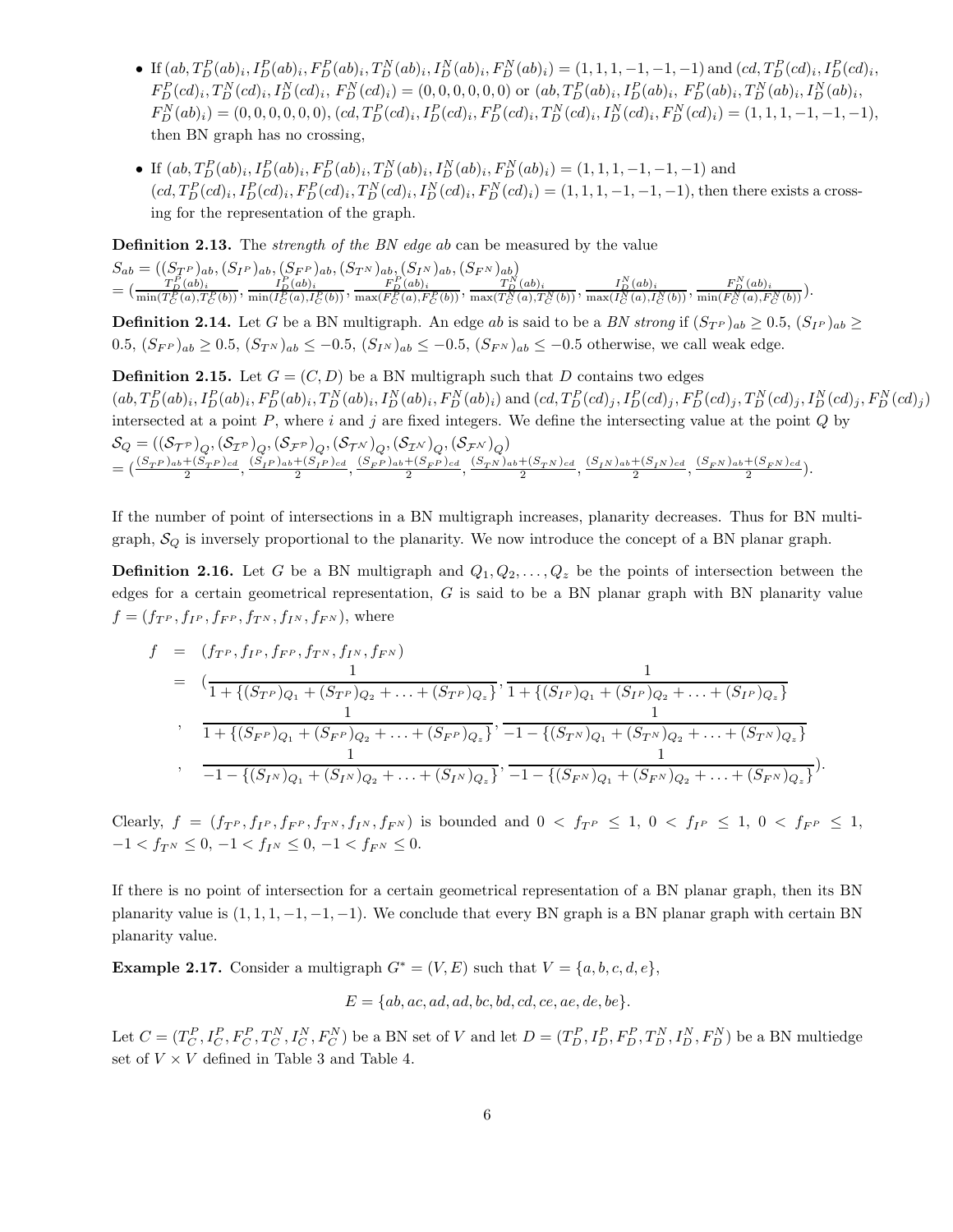| Table 3: BN set $C$ |          |              |        |        |        |  |  |  |  |  |  |
|---------------------|----------|--------------|--------|--------|--------|--|--|--|--|--|--|
| A                   | a.       | b            | C      | d      | е      |  |  |  |  |  |  |
| $T_C^P$             | 0.5      | 0.4          | 0.3    | 0.6    | 0.6    |  |  |  |  |  |  |
| $I_C^P$             | 0.5      | 0.4          | 0.3    | 0.6    | 0.6    |  |  |  |  |  |  |
| $F_C^P$             | 0.2      | 0.1          | 0.1    | 0.2    | 0.1    |  |  |  |  |  |  |
| $T_C^N$             | $-0.5$   | $-0.4$       | $-0.3$ | $-0.6$ | $-0.6$ |  |  |  |  |  |  |
| $I_C^N$             | $-0.5$   | $-0.4$       | $-0.3$ | $-0.6$ | $-0.6$ |  |  |  |  |  |  |
| $F_C^N$             | $-0.2\,$ | $-0.1 - 0.1$ |        | $-0.2$ | $-0.1$ |  |  |  |  |  |  |

#### Table 4: BN multiedge set D

|  | B ab ac ad ad bc bd cd ae ce de be                                 |  |  |  |  |  |
|--|--------------------------------------------------------------------|--|--|--|--|--|
|  | $T_D^P$   0.2 0.2 0.2 0.3 0.2 0.2 0.2 0.2 0.2 0.2 0.2              |  |  |  |  |  |
|  | $I_D^P$   0.2 0.2 0.2 0.3 0.2 0.2 0.2 0.2 0.2 0.2 0.2              |  |  |  |  |  |
|  |                                                                    |  |  |  |  |  |
|  | $T_D^N$ -0.2 -0.2 -0.2 -0.3 -0.2 -0.2 -0.2 -0.2 -0.2 -0.2 -0.2     |  |  |  |  |  |
|  | $I_{D}^{N}$ -0.2 -0.2 -0.2 -0.3 -0.2 -0.2 -0.2 -0.2 -0.2 -0.2 -0.2 |  |  |  |  |  |
|  |                                                                    |  |  |  |  |  |

The BN multigraph as shown in Fig. 2.4 has two point of intersections  $P_1$  and  $P_2$ .  $P_1$  is a point between the edges  $(ad, 0.2, 0.2, 0.1, -0.2, -0.2, -0.1)$  and  $(bc, 0.2, 0.2, 0.1, -0.2, -0.2, -0.1)$  and  $P_2$  is between  $(ad, 0.3, 0.3, 0.1, -0.3, -0.3, -0.1)$  and  $(bc, 0.2, 0.2, 0.1, -0.2, -0.2, -0.1).$ 

For the edge  $(ad, 0.2, 0.2, 0.1, -0.2, -0.2, -0.1), S_{ad} = (0.4, 0.4, 0.5, -0.4, -0.4, -0.5),$ 

For the edge  $(ad, 0.3, 0.3, 0.1, -0.3, -0.3, -0.1), S_{ad} = (0.6, 0.6, 0.5, -0.6, -0.6, -0.5)$  and

for the edge  $(bc, 0.2, 0.2, 0.1, -0.2, -0.2, -0.1), S_{bc} = (0.6667, 0.6667, 1, -0.6667, -0.6667, -1).$ 

For the first point of intersection  $P_1$ , intersecting value  $\mathcal{S}_{P_1}$  is  $(0.5334, 0.5334, 0.75, -0.5334, -0.5334, -0.75)$  and that for the second point of intersection  $P_2, S_{P_2} = (0.63335, 0.63335, 0.75, -0.63335, -0.63335, -0.75)$ . Therefore, the BN planarity value for the BN multigraph shown in Fig. 2.4 is (0.461, 0.461, 0.4, −0.461, −0.461, −0.4).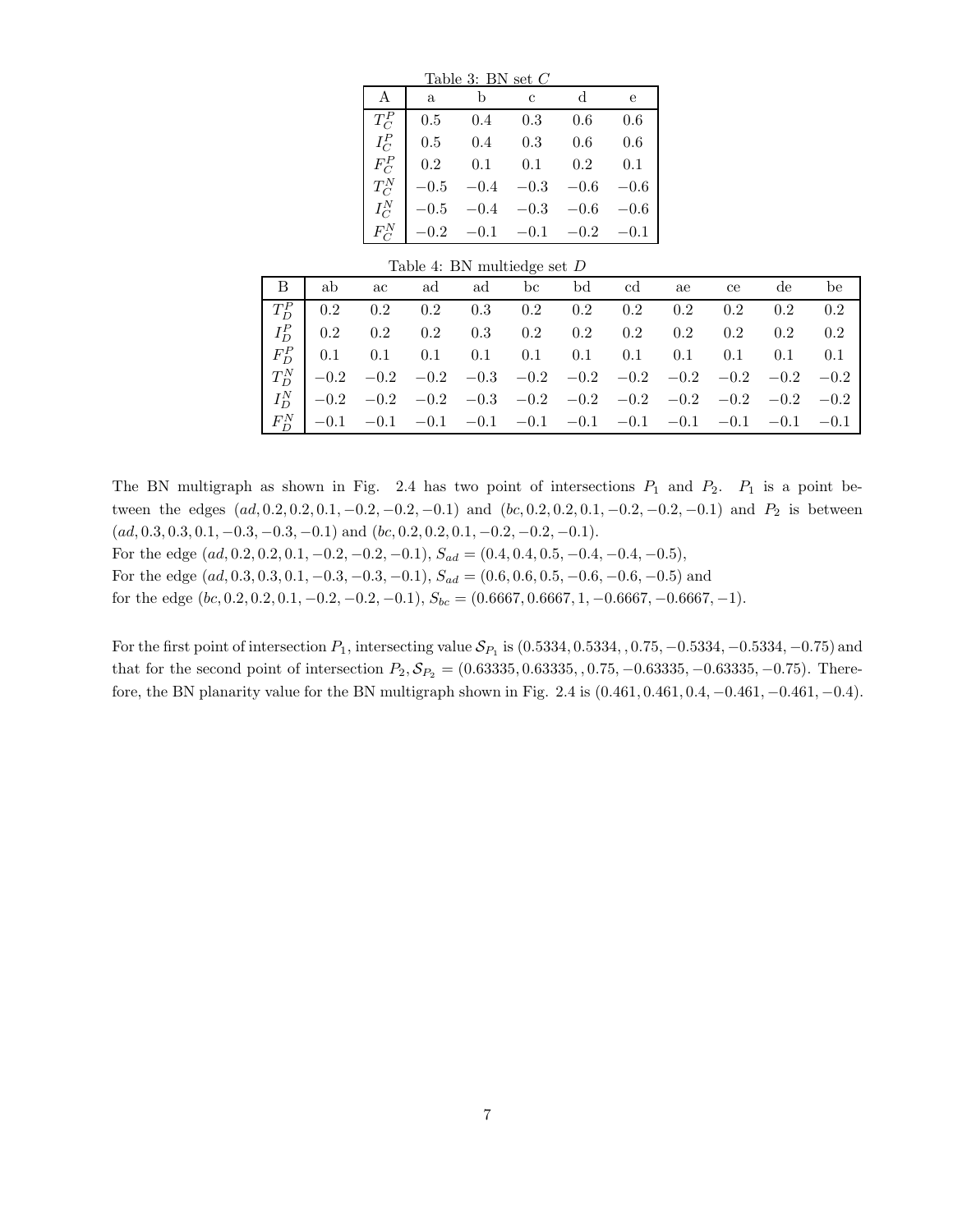

Figure 2.4: Neutrosophic planar graph

**Theorem 2.18.** Let G be a BN complete multigraph. The planarity value,  $f = (f_T P, f_F P, f_{F} P, f_{T} N, f_{F} N)$ of G is given by  $f_{T^P} = \frac{1}{1+n_Q}$ ,  $f_{I^P} = \frac{1}{1+n_Q}$  and  $f_{F^P} = \frac{1}{1+n_Q}$  such that  $f_{T^P} + f_{I^P} + f_{F^P} \leq 3$ ,  $f_{T^N} = \frac{1}{-1-n_Q}$ ,  $f_{I^{N}} = \frac{1}{-1-n_Q}$  and  $f_{F^{N}} = \frac{1}{-1-n_Q}$  such that  $-3 \leq f_{T^{N}} + f_{I^{N}} + f_{F^{N}} \leq 0$  where  $n_Q$  is the number of point of intersections between the edges in G.

**Definition 2.19.** A BN planar graph G is called *strong BN planar graph* if the BN planarity value  $f =$  $(f_{T^P}, f_{I^P}, f_{F^P}, f_{T^N}, f_{I^N}, f_{F^N})$  of the graph is  $f_{T^P} \ge 0.5$ ,  $f_{I^P} \ge 0.5$ ,  $f_{F^P} \le 0.5$ ,  $f_{T^N} \le -0.5$ ,  $f_{I^N} \le -0.5$ ,  $f_{F^P}\geq -0.5$  .

Theorem 2.20. Let G be a strong BN planar graph. The number of point of intersections between strong edges in G is at most one.

*Proof.* Let G be a strong BN planar graph. Assume that G has at least two point of intersections  $P_1$  and  $P_2$ between two strong edges in  $G$ . For any strong edge  $(ab, T_D^P(ab)_i, I_D^P(ab)_i, F_D^P(ab)_i, T_D^N(ab)_i, I_D^N(ab)_i, F_D^N(ab)_i),$ 

$$
T_D^P(ab)_i \ge \frac{1}{2} \min \{ T_C^P(a), T_C^P(b) \}, I_D^P(ab)_i \ge \frac{1}{2} \min \{ I_C^P(a), I_C^P(b) \}, F_D^P(ab)_i \le \frac{1}{2} \max \{ F_C^P(a), F_C^P(b) \},
$$
  

$$
T_D^N(ab)_i \le \frac{1}{2} \max \{ T_C^N(a), T_C^N(b) \}, I_D^N(ab)_i \le \frac{1}{2} \max \{ I_C^N(a), I_C^N(b) \}, F_D^N(ab)_i \ge \frac{1}{2} \min \{ F_C^N(a), F_C^N(b) \}.
$$

This shows that  $(S_{T^P})_{ab} \ge 0.5$ ,  $(S_{T^P})_{ab} \ge 0.5$ ,  $(S_{F^P})_{ab} \le 0.5$ ,  $(S_{T^N})_{ab} \le -0.5$ ,  $(S_{T^N})_{ab} \le -0.5$ ,  $(S_{F^N})_{ab} \ge$  $-0.5.$ 

Thus for two intersecting strong edges  $(ab, T_D^P(ab)_i, I_D^P(ab)_i, T_D^N(ab)_i, I_D^N(ab)_i, F_D^N(ab)_i)$  and  $(cd, T_D^P(cd)_j, I_D^P(cd)_j, F_D^P(cd)_j, T_D^N(cd)_j, I_D^N(cd)_j, F_D^N(cd)_j),$ 

$$
\frac{(S_{T^P})_{ab} + (S_{T^P})_{cd}}{2} \ge 0.5, \frac{(S_{I^P})_{ab} + (S_{I^P})_{cd}}{2} \ge 0.5, \frac{(S_{F^P})_{ab} + (S_{F^P})_{cd}}{2} \le 0.5,
$$
  

$$
\frac{(S_{T^N})_{ab} + (S_{T^N})_{cd}}{2} \le -0.5, \frac{(S_{I^N})_{ab} + (S_{I^N})_{cd}}{2} \le -0.5, \frac{(S_{F^N})_{ab} + (S_{F^N})_{cd}}{2} \ge -0.5.
$$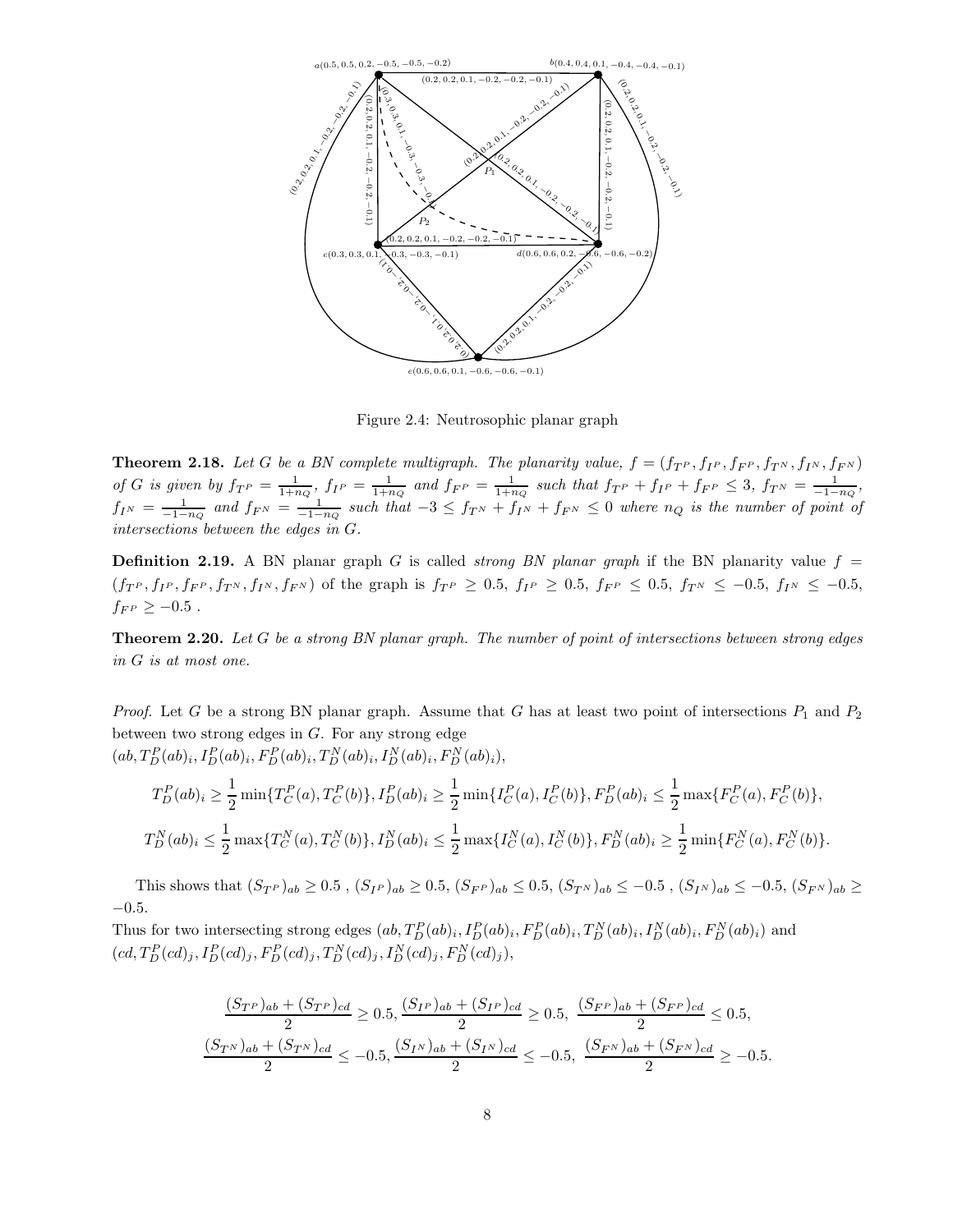That is,

$$
(S_{T^P})_{Q_1} \ge 0.5, (S_{T^P})_{Q_1} \ge 0.5, (S_{F^P})_{Q_1} \le 0.5, (S_{T^N})_{Q_1} \le -0.5, (S_{T^N})_{Q_1} \le -0.5, (S_{F^N})_{Q_1} \ge -0.5.
$$

Similarly,

$$
(S_{T^P})_{Q_2} \ge 0.5, (S_{T^P})_{Q_2} \ge 0.5, (S_{F^P})_{Q_2} \le 0.5, (S_{T^N})_{Q_2} \le -0.5, (S_{T^N})_{Q_2} \le -0.5, (S_{F^N})_{Q_2} \ge -0.5.
$$

This implies that  $1 + (S_{T}P)_{Q_1} + (S_{T}P)_{Q_2} \geq 2$ ,  $1 + (S_{T}P)_{Q_1} + (S_{T}P)_{Q_2} \geq 2$ ,  $1 + (S_{F}P)_{Q_1} + (S_{F}P)_{Q_2} \leq 2$ ,  $-1 + (S_{T^N})_{Q_1} + (S_{T^N})_{Q_2} \leq -2, -1 + (S_{T^N})_{Q_1} + (S_{T^N})_{Q_2} \leq -2, -1 + (S_{F^N})_{Q_1} + (S_{F^N})_{Q_2} \geq -2$ . Therefore,

$$
f_{T^P} = \frac{1}{1 + (S_{T^P})_{Q_1} + (S_{T^P})_{Q_2}} \le 0.5, f_{I^P} = \frac{1}{1 + (S_{I^P})_{Q_1} + (S_{I^P})_{Q_2}} \le 0.5, f_{F^P} = \frac{1}{1 + (S_{F^P})_{Q_1} + (S_{F^P})_{Q_2}} \ge 0.5.
$$
  

$$
f_{T^N} = \frac{1}{-1 + (S_{T^N})_{Q_1} + (S_{T^N})_{Q_2}} \ge -0.5, f_{I^N} = \frac{1}{-1 + (S_{I^N})_{Q_1} + (S_{I^N})_{Q_2}} \ge -0.5, f_{F^N} = \frac{1}{-1 + (S_{F^N})_{Q_1} + (S_{F^N})_{Q_2}} \le -0.5.
$$

It contradicts the fact that the BN graph is a strong BN planar graph. Thus number of point of intersections between strong edges can not be two. Obviously, if the number of point of intersections of strong BN edges increases, the BN planarity value decreases. Similarly, if the number of point of intersection of strong edges is one, then the BN planarity value  $f_{T}$   $> 0.5$ ,  $f_{I}$   $> 0.5$ ,  $f_{I}$   $> 0.5$ ,  $f_{T}$   $< -0.5$ ,  $f_{N}$   $< -0.5$ ,  $f_{N}$   $< -0.5$ . Any BN planar graph without any crossing between edges is a strong BN planar graph. Thus, we conclude that the maximum number of point of intersections between the strong edges in G is one.  $\Box$ 

Face of a BN planar graph is an important parameter. Face of a BN graph is a region bounded by BN edges. Every BN face is characterized by BN edges in its boundary. If all the edges in the boundary of a BN face have  $T^P, I^P, F^P, T^N, I^N$  and  $F^N$  values  $(1, 1, 1, -1, -1, -1)$  and  $(0, 0, 0, 0, 0, 0)$ , respectively, it becomes crisp face. If one of such edges is removed or has  $T^P$ ,  $I^P$ ,  $F^P$ ,  $T^N$ ,  $I^N$  and  $F^N$  values  $(0,0,0,0,0,0)$  and  $(1,1,1,-1,-1,-1)$ , respectively, the BN face does not exist. So the existence of a BN face depends on the minimum value of strength of BN edges in its boundary. A BN face and its  $T^P$ ,  $I^P$ ,  $F^P$ ,  $T^N$ ,  $I^N$ , and  $F^N$  values of a BN graph are defined below.

### **Definition 2.21.** Let  $G$  be a BN planar graph and

 $D = \{(xy, T_D^P(xy)_i, I_D^P(xy)_i, F_D^P(xy)_i, T_D^N(xy)_i, I_D^N(xy)_i, F_D^N(xy)_i), i = 1, 2, ..., m|xy \in V \times V\}.$  A BN face of G is a region, bounded by the set of BN edges  $E' \subset E$ , of a geometric representation of G. The truth, indeterminacy and falsity values of the BN face are:

1. 
$$
\min \left\{ \frac{T_D^P(xy)_i}{\min\{T_C^P(x), T_C^P(y)\}}, i = 1, 2, ..., m | xy \in E' \right\},
$$
  
\n2.  $\max \left\{ \frac{T_D^N(xy)_i}{\max\{T_C^N(x), T_C^N(y)\}}, i = 1, 2, ..., m | xy \in E' \right\},$   
\n3.  $\min \left\{ \frac{I_D^P(xy)_i}{\min\{I_C^P(x), I_C^P(y)\}}, i = 1, 2, ..., m | xy \in E' \right\},$   
\n4.  $\max \left\{ \frac{I_D^N(xy)_i}{\max\{I_C^N(x), I_C^N(y)\}}, i = 1, 2, ..., m | xy \in E' \right\},$   
\n5.  $\max \left\{ \frac{F_D^P(xy)_i}{\max\{F_C^P(x), F_C^P(y)\}}, i = 1, 2, ..., m | xy \in E' \right\},$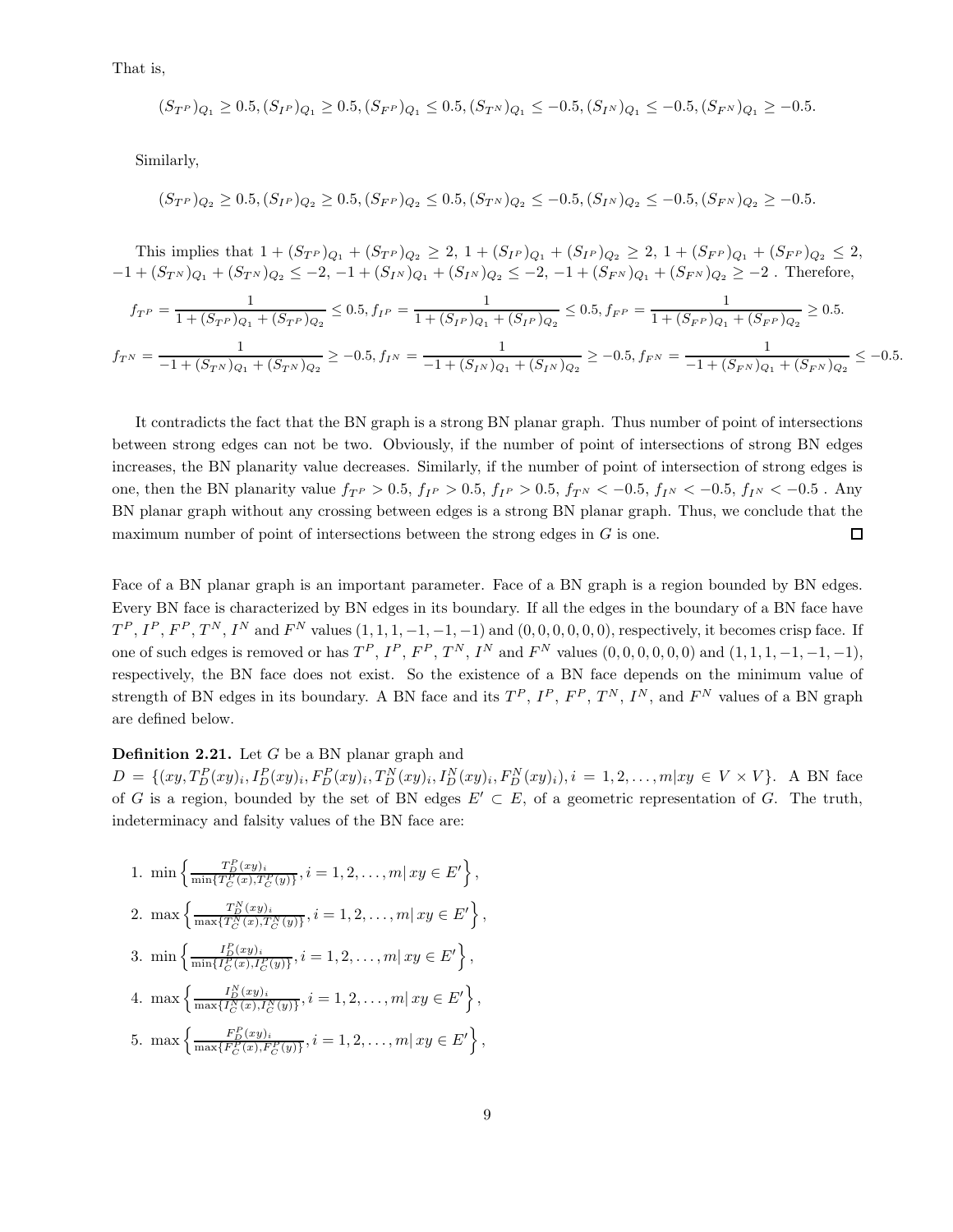6. 
$$
\min\left\{\frac{F_D^N(xy)_i}{\min\{F_C^N(x), F_C^N(y)\}}, i=1,2,\ldots,m\right| xy \in E'\right\}
$$

**Definition 2.22.** A BN face is called *strong BN face* if its positive true and indeterminacy value is greater than 0.5 but false value is lesser than 0.5, and negative true and indeterminacy value is less than −0.5 but false value is greater than -0.5. Otherwise, face is weak. Every BN planar graph has an infinite region which is called outer BN face. Other faces are called inner BN faces.

.

Example 2.23. Consider a BN planar graph as shown in Fig. 2.5. The BN planar graph has the following faces:

- BN face  $F_1$  is bounded by the edges  $(v_1v_2, 0.5, 0.5, 0.1, -0.5, -0.5, -0.1), (v_2v_3, 0.6, 0.6, 0.1, -0.6, -0.6, -0.1), (v_1v_3, 0.5, 0.5, 0.1, -0.5, -0.5, -0.1).$
- outer BN face  $F_2$  surrounded by edges  $(v_1v_3, 0.5, 0.5, 0.1, -0.5, -0.5, -0.1), (v_1v_4, 0.5, 0.5, 0.1, -0.5, -0.5, -0.1), (v_2v_4, 0.6, 0.6, 0.1, -0.6, -0.6, -0.1),$  $(v_2v_3, 0.6, 0.6, 0.1, -0.6, -0.6, -0.1),$
- BN face  $F_3$  is bounded by the edges  $(v_1v_2, 0.5, 0.5, 0.1, -0.5, -0.5, -0.1), (v_2v_4, 0.6, 0.6, 0.1, -0.6, -0.6, -0.1), (v_1v_4, 0.5, 0.5, 0.1, -0.5, -0.5, -0.1).$

Clearly, the positive truth, indeterminacy and falsity values of a BN face  $F_1$  are 0.833, 0.833 and 0.333, respectively, and the negative truth, indeterminacy and falsity values of a BN face  $F_1$  are -0.833, -0.833 and -0.333, respectively. The positive truth, indeterminacy and falsity values of a BN face  $F_3$  are 0.833, 0.833 and 0.333, respectively, and the negative truth, indeterminacy and falsity values of a BN face  $F_3$  are -0.833, -0.833 and -0.333, respectively. Thus  $F_1$  and  $F_3$  are strong BN faces.



Figure 2.5: Faces in BN planar graph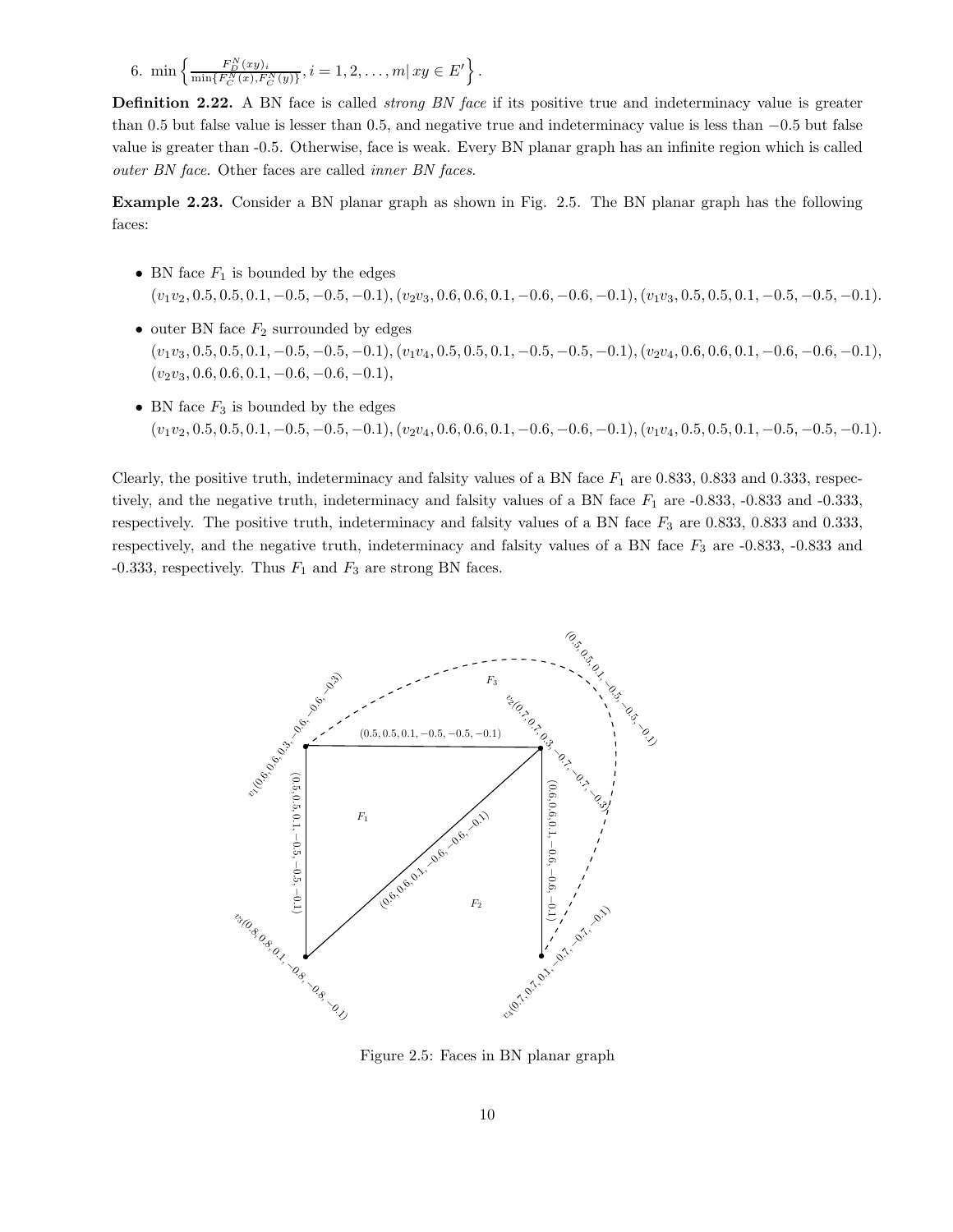We now introduce dual of BN planar graph. In BN dual graph, vertices are corresponding to the strong BN faces of the BN planar graph and each BN edge between two vertices is corresponding to each edge in the boundary between two faces of BN planar graph. The formal definition is given below.

#### **Definition 2.24.** Let  $G$  be a BN planar graph and let

 $D = \{(xy, T_D^P(xy)_i, I_D^P(xy)_i, F_D^P(xy)_i, T_D^N(xy)_i, I_D^N(xy)_i, F_D^N(xy)_i), i = 1, 2, ..., m|xy \in V \times V\}.$  Let  $F_1, F_2, ..., F_k$ be the strong BN faces of G. The BN dual graph of G is a BN planar graph  $G' = (V', C', D')$ , where  $V' = \{x_i, i =$  $1, 2, \ldots, k$ , and the vertex  $x_i$  of G' is considered for the face  $F_i$  of G. The truth-membership, indeterminacy and false-truth- membership values of vertices are given by the mapping  $C' = (T_{C'}^P, I_{C'}^P, F_{C'}^P, T_{C'}^N, I_{C'}^N, F_{C'}^N)$ :  $V' \to [0,1] \times [0,1] \times [0,1] \times [-1,0] \times [-1,0] \times [-1,0]$  such that  $T_{C'}^P(x_i) = \max\{T_{D'}^P(uv)_i, i = 1, 2, \ldots, p|uv$  is an edge of the boundary of the strong BN face  $F_i\},$  $T_{C'}^N(x_i) = \min\{T_{D'}^N(uv)_i, i = 1, 2, \ldots, p|uv$  is an edge of the boundary of the strong BN face  $F_i\},$  $I_{C'}^P(x_i) = \max\{I_{D'}^P(uv)_i, i = 1, 2, \ldots, p|uv \text{ is an edge of the boundary of the strong BN face } F_i\},\$  $I_{C'}^N(x_i) = \min\{I_{D'}^N(uv)_i, i = 1, 2, \ldots, p|uv$  is an edge of the boundary of the strong BN face  $F_i\},\$  $F_{C'}^P(x_i) = \min\{F_{D'}^P(uv)_i, i = 1, 2, \ldots, p|uv \text{ is an edge of the boundary of the strong BN face } F_i\},\$  $F_{C'}^N(x_i) = \max\{F_{D'}^N(uv)_i, i = 1, 2, \ldots, p|uv$  is an edge of the boundary of the strong BN face  $F_i\}.$ 

There may exist more than one common edges between two faces  $F_i$  and  $F_j$  of G. Thus there may be more than one edges between two vertices  $x_i$  and  $x_j$  in BN dual graph G'. Let  $(T^P)^l_D(x_ix_j)$ ,  $(I^P)^l_D(x_ix_j)$  and  $(F^P)^l_D(x_ix_j)$ denote the positive truth, indeterminacy and falsity membership values of the *l*-th edge between  $x_i$  and  $x_j$ , and let  $(T^N)^l_D(x_ix_j)$ ,  $(I^N)^l_D(x_ix_j)$  and  $(F^N)^l_D(x_ix_j)$  denote the negative truth, indeterminacy and falsity membership values of the *l*-th edge between  $x_i$  and  $x_j$ . The positive and negative truth, indeterminacy and falsity values of the BN edges of the BN dual graph are given by  $T_{D'}^P(x_ix_j)_l = (T_P)^l_D(uv)_j$ ,  $I_{D'}^P(x_ix_j)_l = (I_P)^l_D(uv)_j$ ,  $F_{D'}^P(x_ix_j)_l = (F^P)^l_D(uv)_j, T_{D'}^N(x_ix_j)_l = (T^N)^l_D(uv)_j, I_{D'}^N(x_ix_j)_l = (I^N)^l_D(uv)_j, F_{D'}^N(x_ix_j)_l = (F^N)^l_D(uv)_j,$ where  $(uv)_l$  is an edge in the boundary between two strong BN faces  $F_i$  and  $F_j$  and  $l = 1, 2, \ldots, s$ , where s is the number of common edges in the boundary between  $F_i$  and  $F_j$  or the number of edges between  $x_i$  and  $x_j$ . If there be any strong pendant edge in the BN planar graph, then there will be a self loop in  $G'$  corresponding to this pendant edge. The edge truth- membership, indeterminacy-membership and falsity-membership value of the self loop is equal to the truth- membership, indeterminacy-membership and falsity-membership value of the pendant edge. Single-valued neutrosophic dual graph of BN planar graph does not contain point of intersection of edges for a certain representation, so it is BN planar graph with planarity value  $(1, 1, 1, -1, -1, -1)$ . Thus the BN face of BN dual graph can be similarly described as in BN planar graphs.

**Example 2.25.** Consider a BN planar graph  $G = (V, A, B)$  as shown in Fig. 2.6 such that  $V = \{a, b, c, d\}$ ,  $C = (a, 0.6, 0.6, 0.2, -0.6, -0.6, -0.2), (b, 0.7, 0.7, 0.2, -0.7, -0.7, -0.2), (c, 0.8, 0.8, 0.2, -0.8, -0.8, -0.2),$  $(d, 0.9, 0.9, 0.1, -0.9, -0.9, -0.1)$ , and  $D = \{(ab, 0.5, 0.5, 0.01, -0.5, -0.5, -0.01), (ac, 0.4, 0.4, 0.01, -0.4, -0.4, -0.01),$  $(ad, 0.55, 0.55, 0.01, -0.55, -0.55, -0.01), (bc, 0.45, 0.45, 0.01, -0.45, -0.45, -0.01), (bc, 0.6, 0.6, 0.01, -0.6, -0.6, -0.01),$  $(cd, 0.7, 0.7, 0.01, -0.7, -0.7, -0.01)\}.$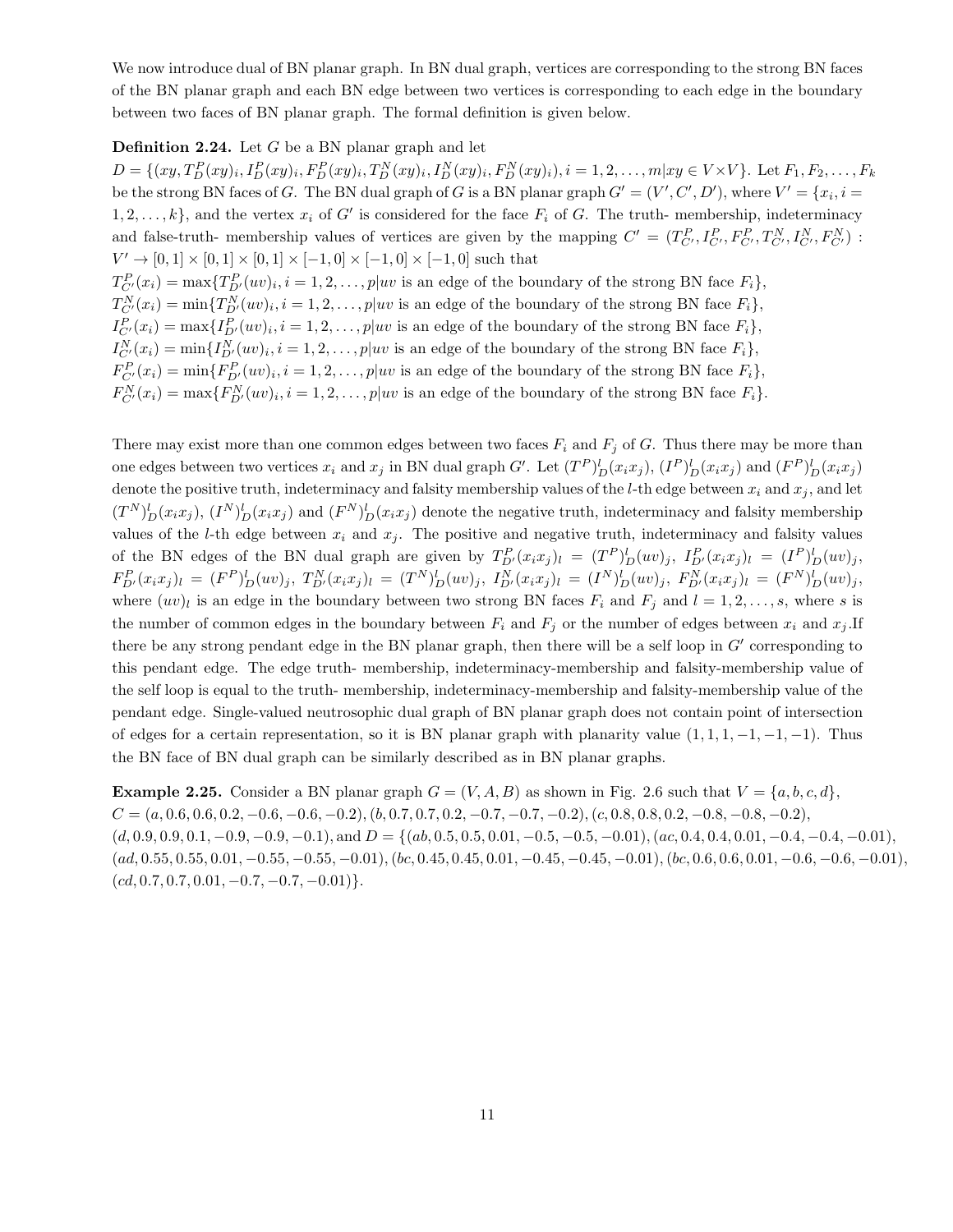

Figure 2.6: Neutrosophic dual graph

The BN planar graph has the following faces:

- BN face  $F_1$  is bounded by  $(a, 0.5, 0.5, 0.01, -0.5, -0.5, -0.01), (ac, 0.4, 0.4, 0.01, -0.4, -0.4, -0.01), (bc, 0.45, 0.45, 0.01, -0.45, -0.45, -0.01).$
- BN face  $F_2$  is bounded by  $(ad, 0.55, 0.55, 0.01, -0.55, -0.55, -0.01), (cd, 0.7, 0.7, 0.01, -0.7, -0.7, -0.01), (ac, 0.4, 0.4, 0.01, -0.4, -0.4, -0.01).$
- BN face  $F_3$  is bounded by  $(bc, 0.45, 0.45, 0.01, -0.45, -0.45, -0.01), (bc, 0.6, 0.6, 0.01, -0.6, -0.6, -0.01)$
- outer BN face  $F_4$  is surrounded by  $(a, 0.5, 0.5, 0.01, -0.5, -0.5, -0.01), (bc, 0.6, 0.6, 0.01, -0.6, -0.6, -0.01), (cd, 0.7, 0.7, 0.01, -0.7, -0.7, -0.01),$  $(ad, 0.55, 0.55, 0.01, -0.55, -0.55, -0.01).$

Routine calculations show that all faces are strong BN faces. For each strong BN face, we consider a vertex for the BN dual graph. So the vertex set  $V' = \{x_1, x_2, x_3, x_4\}$ , where the vertex  $x_i$  is taken corresponding to the strong BN face  $F_i$ ,  $i = 1, 2, 3, 4$ . Thus

$$
T_{C'}^{P}(x_1) = \max\{0.5, 0.4, 0.45\} = 0.5, T_{C'}^{P}(x_2) = \max\{0.55, 0.7, 0.4\} = 0.7,
$$
  
\n
$$
T_{C'}^{N}(x_1) = \min\{-0.5, -0.4, -0.45\} = -0.5, T_{C'}^{N}(x_2) = \min\{-0.55, -0.7, -0.4\} = -0.7,
$$
  
\n
$$
I_{C'}^{P}(x_1) = \max\{0.5, 0.4, 0.45\} = 0.5, I_{C'}^{P}(x_2) = \max\{0.55, 0.7, 0.4\} = 0.7,
$$
  
\n
$$
I_{C'}^{N}(x_1) = \min\{-0.5, -0.4, -0.45\} = -0.5, I_{C'}^{N}(x_2) = \min\{-0.55, -0.7, -0.4\} = -0.7,
$$
  
\n
$$
F_{C'}^{P}(x_1) = \min\{0.01, 0.01, 0.01\} = 0.01, F_{C'}^{P}(x_2) = \min\{0.01, 0.01, 0.01\} = 0.01,
$$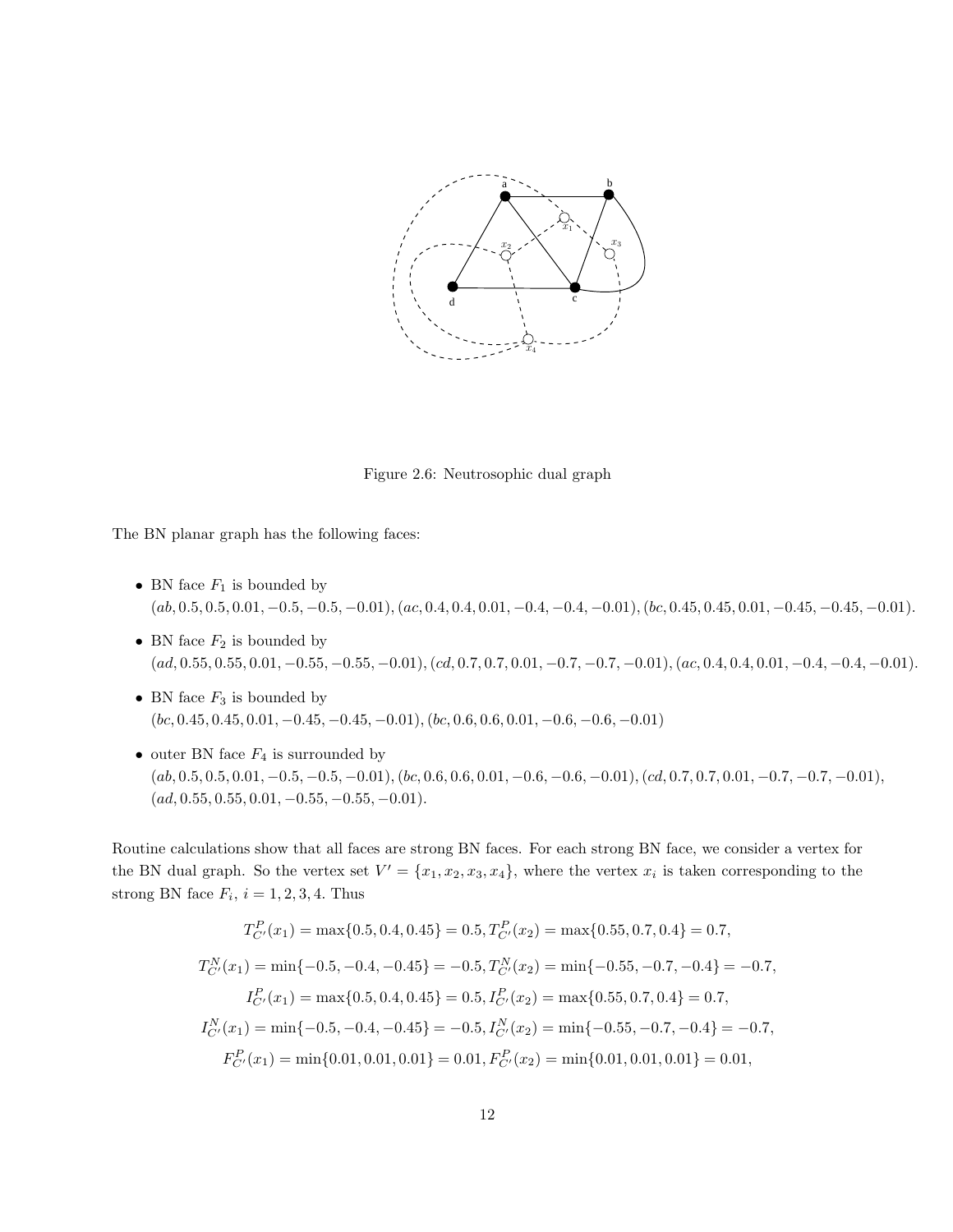$$
F_{C'}^{N}(x_1) = \max\{-0.01, -0.01, -0.01\} = -0.01, F_{C'}^{N}(x_2) = \max\{-0.01, -0.01, -0.01\} = -0.01,
$$
  
\n
$$
T_{C'}^{P}(x_3) = \max\{0.45, 0.6\} = 0.6, T_{C'}^{P}(x_4) = \max\{0.5, 0.6, 0.7, 0.55\} = 0.7,
$$
  
\n
$$
T_{C'}^{N}(x_3) = \min\{-0.45, -0.6\} = -0.6, T_{C'}^{N}(x_4) = \min\{-0.5, -0.6, -0.7, -0.55\} = -0.7,
$$
  
\n
$$
I_{C'}^{P}(x_3) = \max\{0.45, 0.6\} = 0.6, I_{C'}^{P}(x_4) = \max\{0.5, 0.6, 0.7, 0.55\} = 0.7,
$$
  
\n
$$
F_{C'}^{P}(x_3) = \min\{0.01, 0.01\} = 0.01, F_{C'}^{P}(x_4) = \min\{0.01, 0.01, 0.01, 0.01\} = 0.01.
$$
  
\n
$$
F_{C'}^{N}(x_3) = \max\{-0.01, -0.01\} = -0.01, F_{C'}^{N}(x_4) = \max\{-0.01, -0.01, -0.01, -0.01\} = -0.01.
$$

There are two common edges ad and cd between the faces  $F_2$  and  $F_4$  in G. Hence between the vertices  $x_2$ and  $x_4$ , there exist two edges in the BN dual graph of G. Truth-membership, indeterminacy-membership and falsity-membership values of these edges are given by

$$
T_{D'}^P(x_2x_4) = T_D^P(cd) = 0.7, T_{D'}^P(x_2x_4) = T_D^P(ad) = 0.55, I_{D'}^P(x_2x_4) = I_D^P(cd) = 0.7, I_{D'}^P(x_2x_4) = I_D^P(ad) = 0.55,
$$
  
\n
$$
F_{D'}^P(x_2x_4) = F_D^P(cd) = 0.01, F_{D'}^P(x_2x_4) = F_D^P(ad) = 0.01.
$$
  
\n
$$
T_{D'}^N(x_2x_4) = T_D^N(cd) = -0.7, T_{D'}^N(x_2x_4) = T_D^N(ad) = -0.55, I_{D'}^N(x_2x_4) = I_D^N(cd) = -0.7, I_{D'}^N(x_2x_4) = I_D^N(ad) = -0.55,
$$
  
\n
$$
F_{D'}^N(x_2x_4) = F_D^N(cd) = -0.01, F_{D'}^N(x_2x_4) = F_D^N(ad) = -0.01.
$$

The truth- membership, indeterminacy-membership and falsity-membership values of other edges of the BN dual graph are calculated as

$$
T_{D'}^{P}(x_1x_3) = T_{D}^{P}(bc) = 0.45, T_{D'}^{P}(x_1x_2) = T_{D}^{P}(ac) = 0.4, T_{D'}^{P}(x_1x_4) = T_{D}^{P}(ab) = 0.5, T_{D'}^{P}(x_3x_4) = T_{D'}^{P}(bc) = 0.6,
$$
  
\n
$$
T_{D'}^{N}(x_1x_3) = T_{D}^{N}(bc) = -0.45, T_{D'}^{N}(x_1x_2) = T_{D}^{N}(ac) = -0.4, T_{D'}^{N}(x_1x_4) = T_{D}^{N}(ab) = -0.5, T_{D'}^{N}(x_3x_4) = T_{D'}^{N}(bc) = -0.6,
$$
  
\n
$$
I_{D'}^{P}(x_1x_3) = I_{D}^{P}(bc) = 0.45, I_{D'}^{P}(x_1x_2) = I_{D}^{P}(ac) = 0.4, I_{D'}^{P}(x_1x_4) = I_{D}^{P}(ab) = 0.5, I_{D'}^{P}(x_3x_4) = I_{D'}^{P}(bc) = 0.6,
$$
  
\n
$$
I_{D'}^{N}(x_1x_3) = I_{D}^{N}(bc) = -0.45, I_{D'}^{N}(x_1x_2) = I_{D}^{N}(ac) = -0.4, I_{D'}^{N}(x_1x_4) = I_{D}^{N}(ab) = -0.5, I_{D'}^{N}(x_3x_4) = I_{D'}^{N}(bc) = -0.6,
$$
  
\n
$$
F_{D'}^{P}(x_1x_3) = T_{D}^{P}(bc) = 0.01, F_{D'}^{P}(x_1x_2) = F_{D}^{P}(ac) = 0.01, F_{D'}^{P}(x_1x_4) = F_{D}^{P}(ab) = 0.01, F_{D'}^{P}(x_3x_4) = F_{D}^{P}(bc) = 0.01.
$$
  
\n
$$
F_{D'}^{N}(x_1x_3) = T_{D}^{N}(bc) = 0.01, F_{D'}^{N}(x_1x_2) = F_{D}^{N}(ac) = 0.01, F_{D'}^{N}(x_1x_4) = F_{D}^{N}(ab) = 0.01, F_{D
$$

 $D' = \{(x_1x_3, 0.45, 0.45, 0.01, -0.45, -0.45, -0.01), (x_1x_2, 0.4, 0.4, 0.01, -0.4, -0.4, -0.01),$  $(x_1x_4, 0.5, 0.5, 0.01, -0.5, -0.5, -0.01), (x_3x_4, 0.6, 0.6, 0.01, -0.6, -0.6, -0.01), (x_2x_4, 0.7, 0.7, 0.01, -0.7, -0.7, -0.01),$  $(x_2x_4, 0.55, 0.55, 0.01, -0.55, -0.55, -0.01)$ . In Fig. 2.6, the BN dual graph  $G' = (V', C', D')$  of G is drawn by dotted line.

Weak edges in planar graphs are not considered for any calculation in BN dual graphs. We state the following Theorem without its proof.

**Theorem 2.26.** Let  $G = (V, C, D)$  be a BN planar graph without weak edges and the BN dual graph of G be  $G' = (V', C', D')$ . The truth-membership indeterminacy-membership and falsity-membership values of BN edges of G′ are equal to truth- membership, indeterminacy-membership and falsity-membership values of the BN edges of G.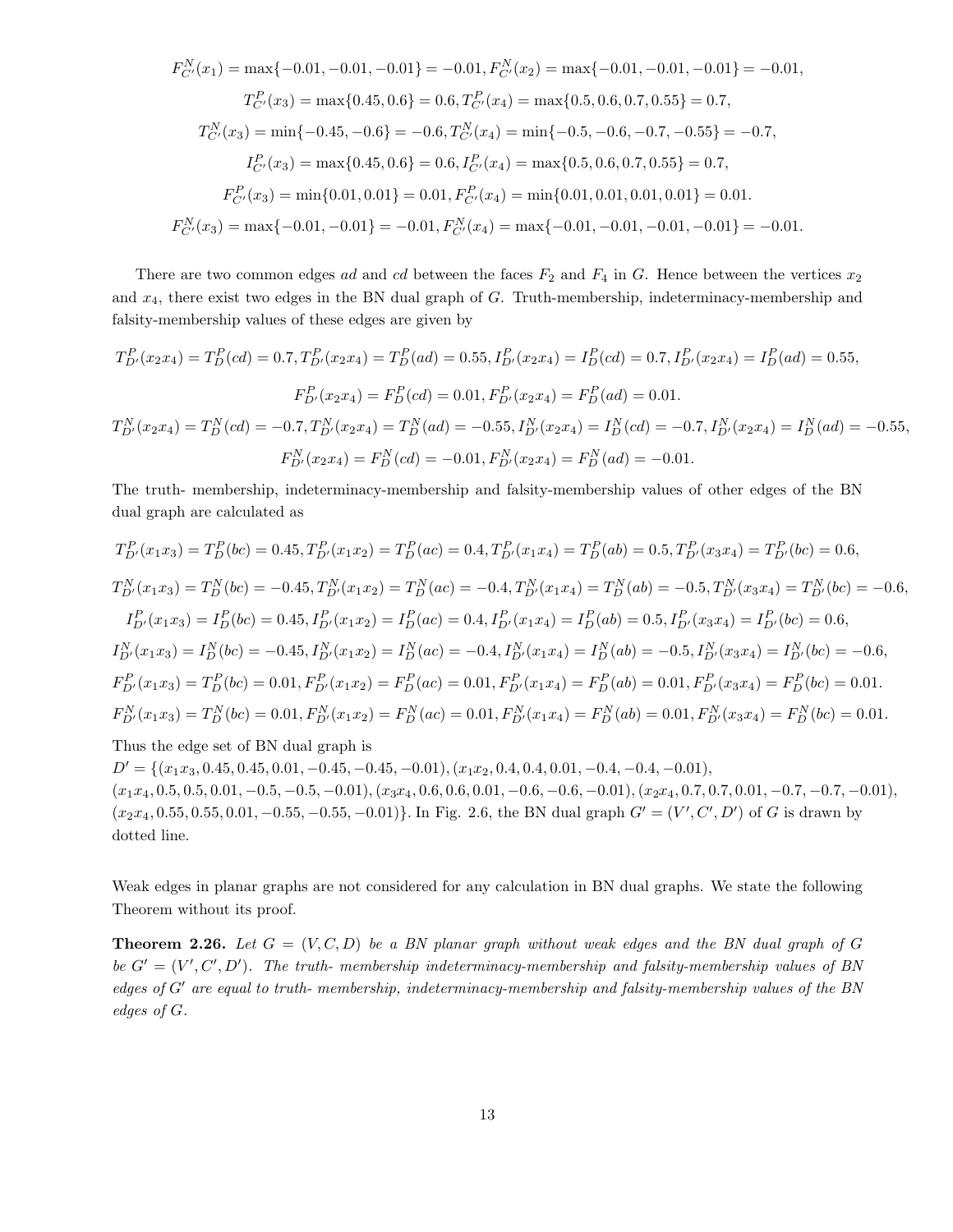## 3 Applications

Graph is considered an important part of Mathematics for solving countless real World problems in information technology, psychology, engineering, combinatorics and medical sciences. Everything in this World is connected, for instance, cities and countries are connected by roads, railways are linked by railway lines, flight networks are connected by air, electrical devices are connected by wires, pages on internet by hyperlinks, components of electric circuits by various paths, and many more. Scientists, analysts and engineers are trying to optimize these networks to find a way to save millions of lives by reducing traffic accidents, plane crashes and circuit shots. Planar graphs are used to find such graphical representations of networks without any crossing or minimum number of crossings. But there is always an uncertainty and degree of indeterminacy in data which can be dealt using bipolar neutrosophic graphs. We now present applications of bipolar neutrosophic graphs in road networks.

1. Road network model to monitor traffic: Roads are a mean of frequent and unacceptable number of fatalities every year. Road accidents are increasing due to dense traffic, negligence of drivers and speed of vehicles. Traffic accidents can be minimized by modeling road networks to monitor the traffic, apply quick emergency services and to take action against the speedily going vehicles quickly. The practical approach of bipolar neutrosophic planar graphs can be applied to construct road networks, as these are the combination of vertices and edges along with the degree of truth, indeterminacy and falsity. The method for the construction of road network is given in Algorithm 1.

#### Algorithm 1

- 1. Input the *n* number of location  $L_1, L_2, \ldots, L_n$ .
- 2. Input the bipolar neutrosophic set of cities.
- 3. Input the adjacency matrix of  $\xi = [\xi_{ij}]_{n \times n}$  of cities.
- 4. do *i* from  $1 \rightarrow n$
- 5. do j from  $1 \rightarrow n$
- 6. if  $(i < j, \xi_{ij} \neq (0, 0, 1, 0, 0, -1))$ then
- 7. Draw an edge between  $L_i$  and  $L_j$ .
- 8.  $B(L_iL_j) = \xi_{ij}$
- 9. end if
- 10. end do
- 11. end do

Consider the problem of road networks between 6 locations  $L_1, L_2, L_3, L_4, L_5, L_6$ . The degree of memberships of cities and roads between cities is given in Table 5 and Table 6.

The positive degree of membership  $T^p(x)$  of each vertex x represents the percentage that vehicles traveling to or from this city are dense,  $I^p(x)$  and  $F^p(x)$  represent the indeterminacy and falsity in this percentage. The negative degree of membership  $T^n(x)$  represents the percentage that traffic is not dense,  $I^n(x)$  and  $F^n(x)$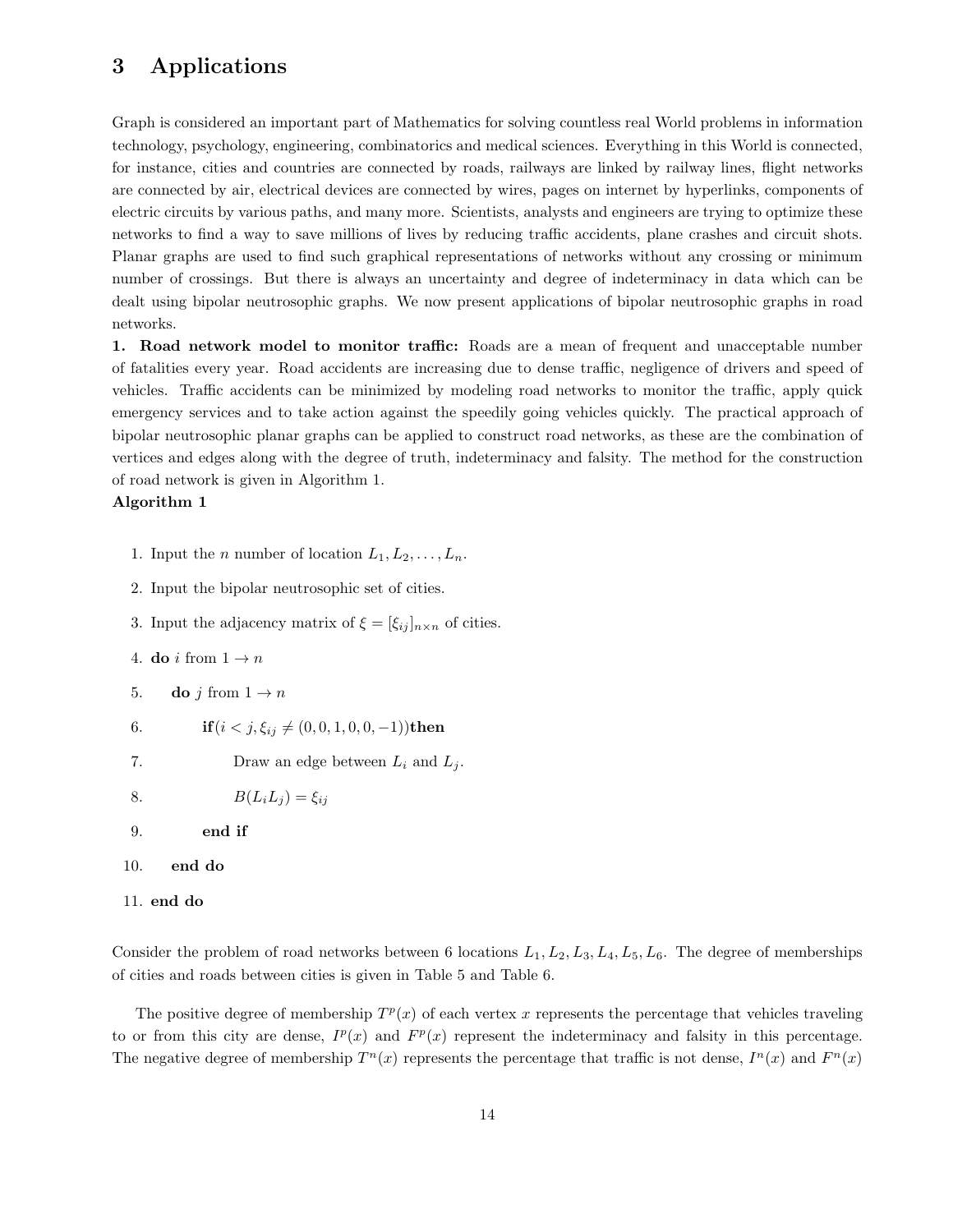Table 5: Bipolar neutrosophic set of cities

| $A \mid L_1 \quad L_2 \quad L_3 \quad L_4 \quad L_5 \quad L_6$                                       |  |  |  |
|------------------------------------------------------------------------------------------------------|--|--|--|
| $T_A^p$ 0.7 0.5 0.8 0.6 0.5 0.4                                                                      |  |  |  |
| $\begin{array}{ c c c c c c } \hline I_A^p & 0.4 & 0.4 & 0.2 & 0.1 & 0.4 & 0.5 \ \hline \end{array}$ |  |  |  |
| $F_A^p$ 0.2 0.3 0.2 0.1 0.4 0.5                                                                      |  |  |  |
| $T_A^n$ -0.2 -0.3 -0.2 -0.1 -0.4 -0.5                                                                |  |  |  |
| $\begin{vmatrix} I_A^n \\ I_A^n \end{vmatrix}$ -0.4 -0.4 -0.2 -0.1 -0.4 -0.5                         |  |  |  |
| $\begin{vmatrix} F_A^n & -0.7 & -0.5 & -0.8 & -0.6 & -0.5 & -0.4 \end{vmatrix}$                      |  |  |  |

Table 6: Bipolar neutrosophic set of roads

|  |  |  | $A \begin{bmatrix} L_1L_3 & L_1L_6 & L_2L_3 & L_2L_4 & L_3L_5 & L_5L_6 & L_2L_5 & L_3L_6 & L_4L_6 \end{bmatrix}$                                                                                                                                                                    |  |  |
|--|--|--|-------------------------------------------------------------------------------------------------------------------------------------------------------------------------------------------------------------------------------------------------------------------------------------|--|--|
|  |  |  | $\begin{array}{ c ccccccccccc }\hline T^p_B & 0.4 & 0.4 & 0.5 & 0.5 & 0.5 & 0.4 & 0.5 & 0.4 & 0.4 \ \hline I^p_B & 0.2 & 0.4 & 0.2 & 0.1 & 0.2 & 0.4 & 0.4 & 0.2 & 0.1 \ \hline \end{array}$                                                                                        |  |  |
|  |  |  |                                                                                                                                                                                                                                                                                     |  |  |
|  |  |  | $\begin{array}{ l ccccccccccccccc }\hline F^p_B & 0.2 & 0.5 & 0.3 & 0.1 & 0.4 & 0.4 & 0.3 & 0.5 & 0.5 \\ \hline T^n_B & -0.2 & -0.2 & -0.3 & -0.1 & -0.2 & -0.4 & -0.3 & -0.2 & -0.1 \\ I^n_B & -0.4 & -0.4 & -0.2 & -0.1 & -0.2 & -0.4 & -0.4 & -0.2 & -0.1 \\ \hline \end{array}$ |  |  |
|  |  |  |                                                                                                                                                                                                                                                                                     |  |  |
|  |  |  |                                                                                                                                                                                                                                                                                     |  |  |
|  |  |  | $\left  F_R^n \right $ -0.7 -0.4 -0.8 -0.6 -0.8 -0.4 -0.5 -0.8 -0.6                                                                                                                                                                                                                 |  |  |



Figure 3.1: Bipolar neutrosophic road model

represent the indeterminacy and falsity in this percentage. The positive degree of memberships of each edge  $xy$ indicate the percentage of truth, indeterminacy and falsity of road accidents through this road. The negative degree of memberships of xy show the percentage of truth, indeterminacy and falsity that the road is safer. The bipolar neutrosophic model of road connections between the cities is shown in Fig. 3.1. This bipolar neutrosophic model can be used to check and monitor the percentage of annual accidents. Also, by monitoring and taking special security actions, the total number of accidents can be minimized.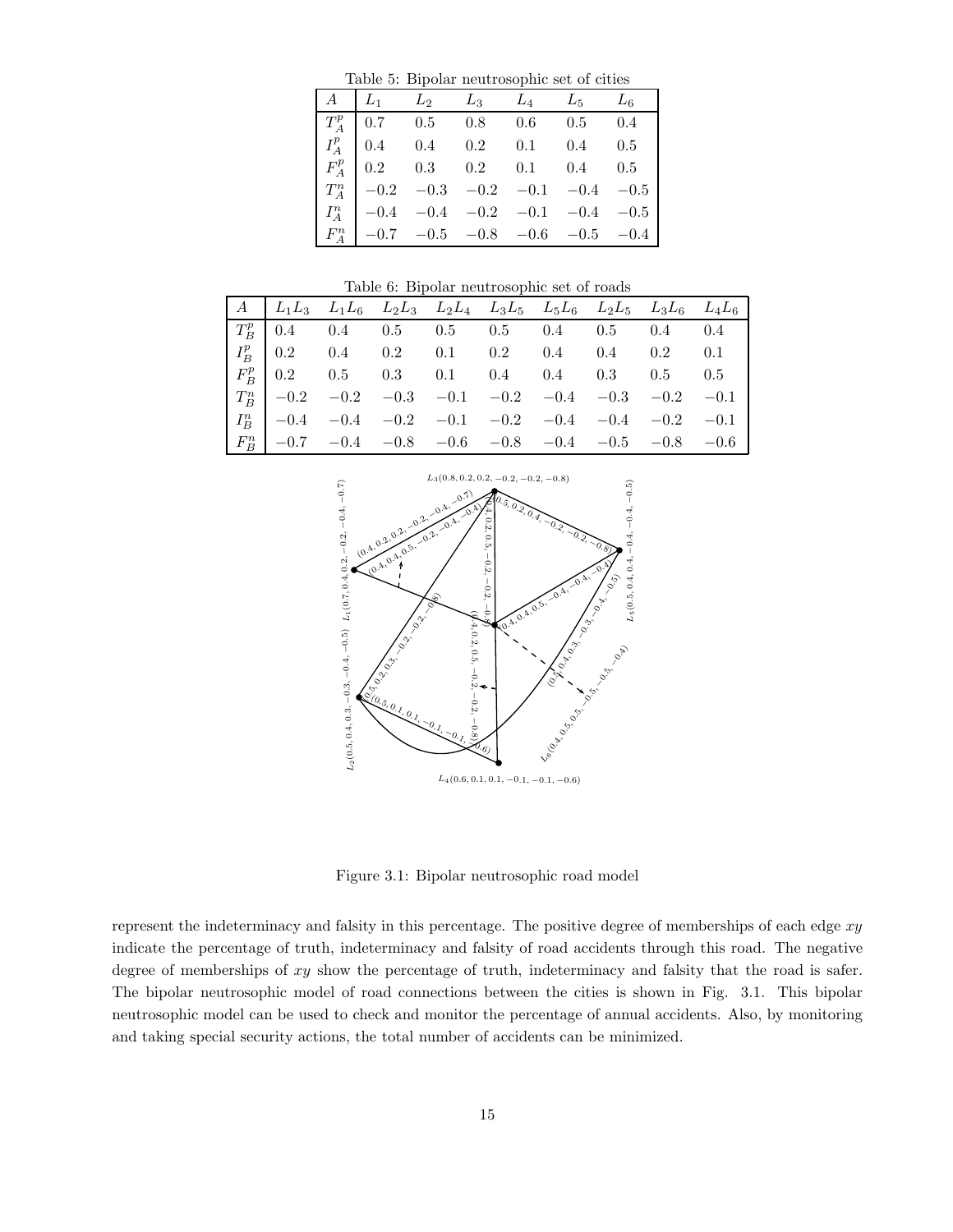2. Electrical connections: Graph theory is extensively used in designing circuit connections and installation of wires in order to prevent crossing which can cause dangerous electrical hazards. The twisted and crossing wires are a serious safety risk to human life. There is a need to install electrical wires to reduce crossing. Bipolar neutrosophic planar graphs can be used to model electrical connections and to study the degree of damage that can cause due to the connection.

Consider the problem of setting electrical wires between 5 electrical utilities and power plugs  $E_1, E_2, E_3, E_4, E_5$ in a factory as shown in Fig. 3.2.



Figure 3.2: Electrical connections

The positive degree of membership  $T^p(E_i)$  of each vertex  $E_i$  represents the percentage of faults and electrical sparks of utility or power plug  $E_i$ ,  $I^p(E_i)$  and  $F^p(E_i)$  represent the indeterminacy and falsity in this percentage. The negative degree of membership  $T^n(E_i)$  represents the percentage that  $E_i$  is update and safer,  $I^n(x)$  and  $F<sup>n</sup>(x)$  represent the indeterminacy and falsity in this percentage. The positive degree of memberships of each edge  $E_iE_j$  indicate the percentage of truth, indeterminacy and falsity of electrical hazards through this connection. The negative degree of memberships of  $E_iE_j$  show the percentage of truth, indeterminacy and falsity that the connection is safer. The crossing of wires can be reduced if we change the geometrical representation of Fig. 3.2. The other representation is shown in Fig. 3.3 which has only one crossing, at point  $P_1$ , between the edges  $E_1E_4$  and  $E_2E_5$ . The electrical damage at crossing point  $P_1$  can be reduced by using better electrical wires between  $E_1$  and  $E_4$ ,  $E_2$  and  $E_5$ .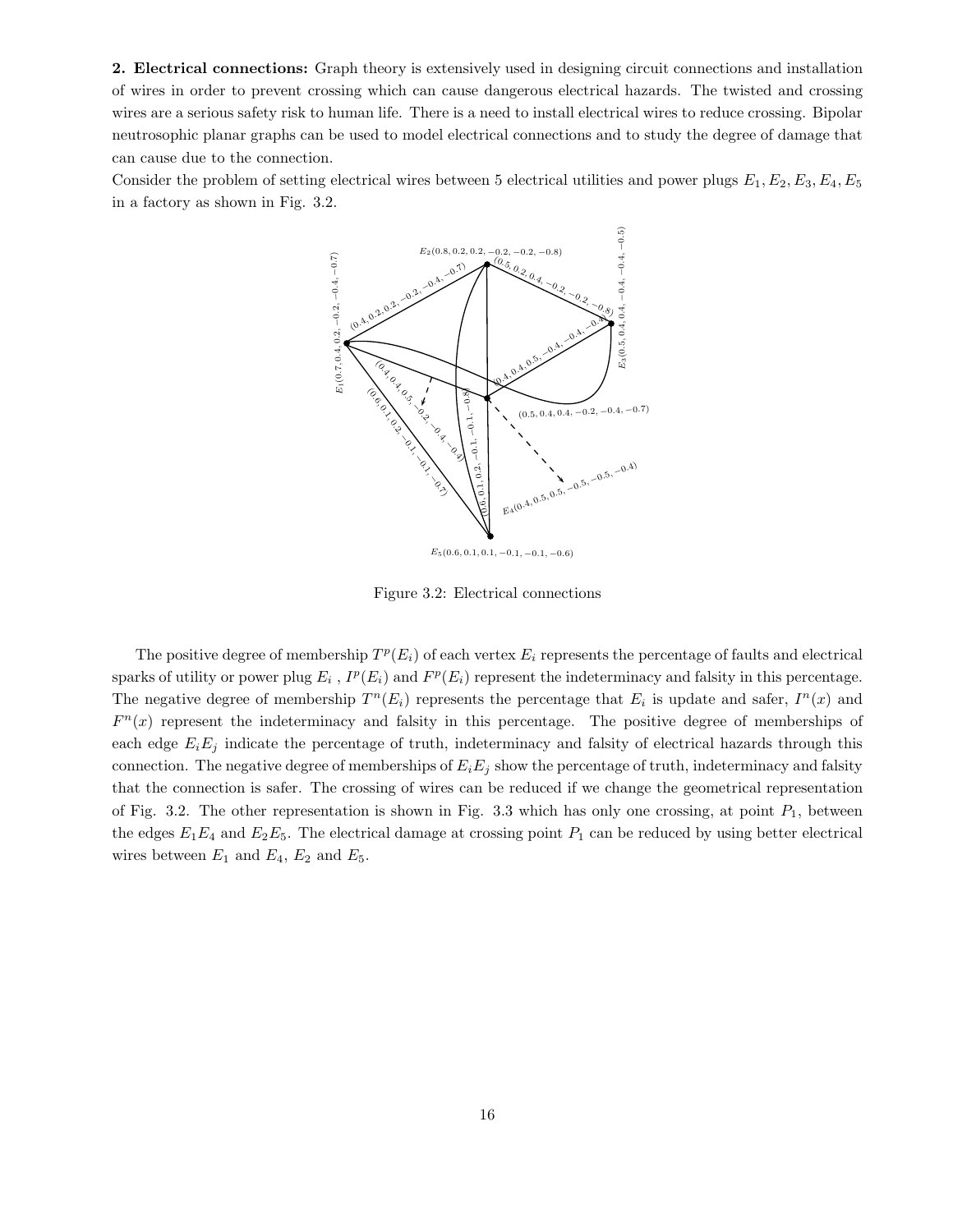

Figure 3.3: Bipolar neutrosophic planar graph

The method for the construction of bipolar neutrosophic planar graph in given in Algorithm 2.

### Algorithm 2

- 1. Input the *n* number of utilities  $E_1, E_2, \ldots, E_n$  and *p* number of connections  $e_1, e_2, \ldots, e_p$ .
- 2. Input the bipolar neutrosophic set of utilities.
- 3. Input the points of intersection  $P_1, P_2, \ldots, P_r$ .
- 4. do i from  $1 \rightarrow r$
- 5.  $P_i$  is a point of intersection between  $e_j$  and  $e_k$ .
- 6. Change the graphical representation of one of the edges  $e_j$  and  $e_k$ .
- 7. if There is no new point of intersection in this representation then
- 8. Keep this graphical representation.
- 9. else
- 10. Keep the previous graphical representation.
- 11. end if
- 12. end do